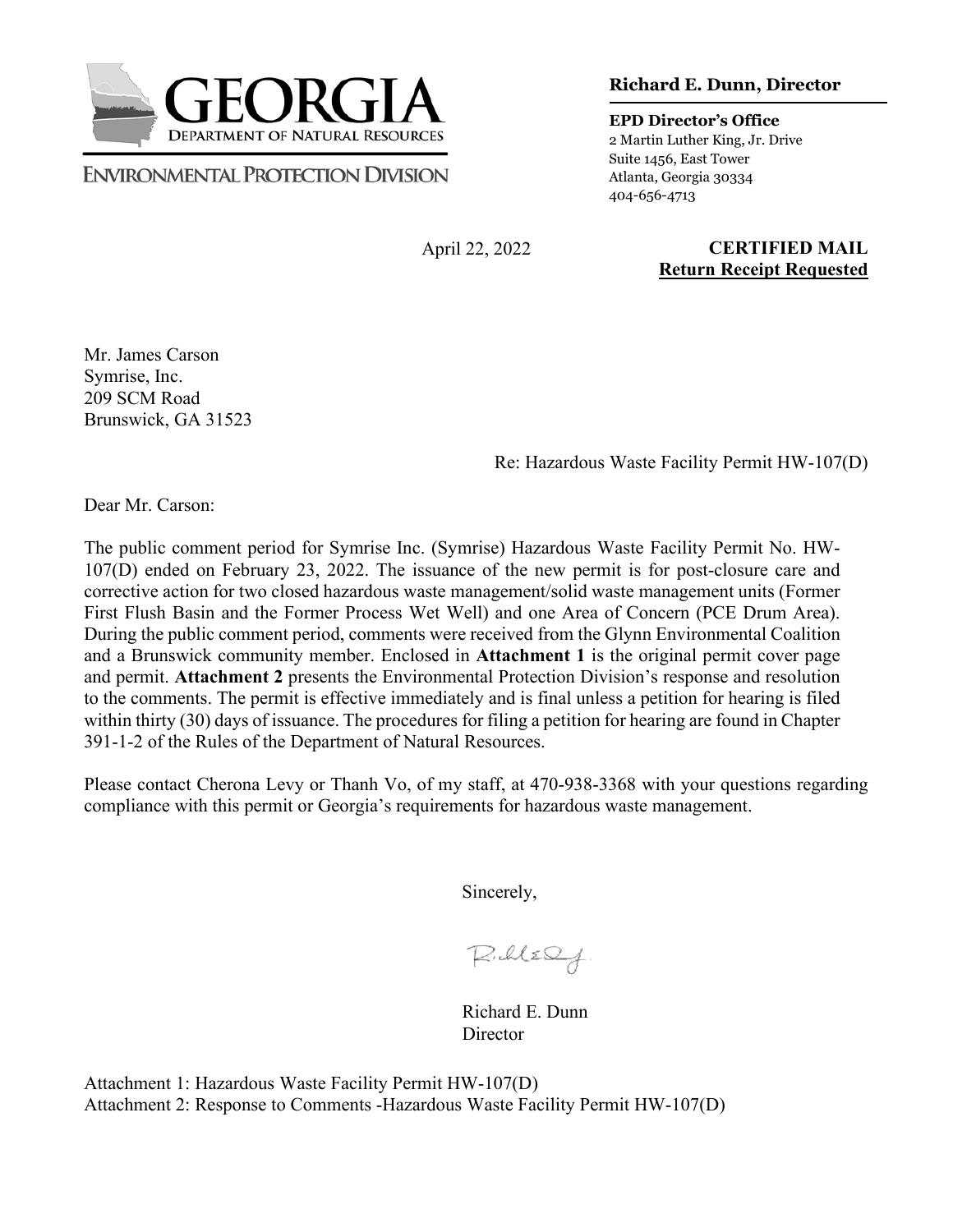# **PERMIT NO. HW-107(D) ISSUANCE DATE:** 04/22/2022



# **ENVIRONMENTAL PROTECTION DIVISION**

# **HAZARDOUS WASTE FACILITY PERMIT**

In accordance with the provisions of the Georgia Hazardous Waste Management Act and the Rules, Chapter 391-3-11, (as amended through March 26, 2021), adopted pursuant to that Act,

l

Symrise Inc. **I.D. No.** GAD980847339

is issued a Permit for the following:

post-closure care and corrective action for 2 closed hazardous waste management units/solid waste management units (Former First Flush Basin and Former Process Wet Well) and 1 Area of Concern (PCE Drum Area).

at the following location: 209 SCM Road Brunswick, Glynn County, GA 31523

This Permit is conditioned upon compliance with all provisions of the Georgia Hazardous Waste Management Act, the Rules, Chapter 391-3-11 (as amended through March 26, 2021), adopted pursuant to that Act, and any other condition of this Permit.

This Permit is subject to revocation, suspension, modification or amendment by the Director for cause including evidence of noncompliance with any of the above; or for any misrepresentation made in the application(s) dated December 2021, supporting data entered therein or attached thereto, or any subsequent submittals or supporting data; or for failure to disclose fully all relevant facts; or when the facility poses a threat to the environment or the health of humans.

This Permit is further subject to and conditioned upon the terms, conditions, limitations, standards, or schedules contained in or specified on the attached 19 pages, which pages are a part of this Permit. This Permit expires ten years from the Issuance Date above.



ī

Richard E. Dunn, Director Environmental Protection Division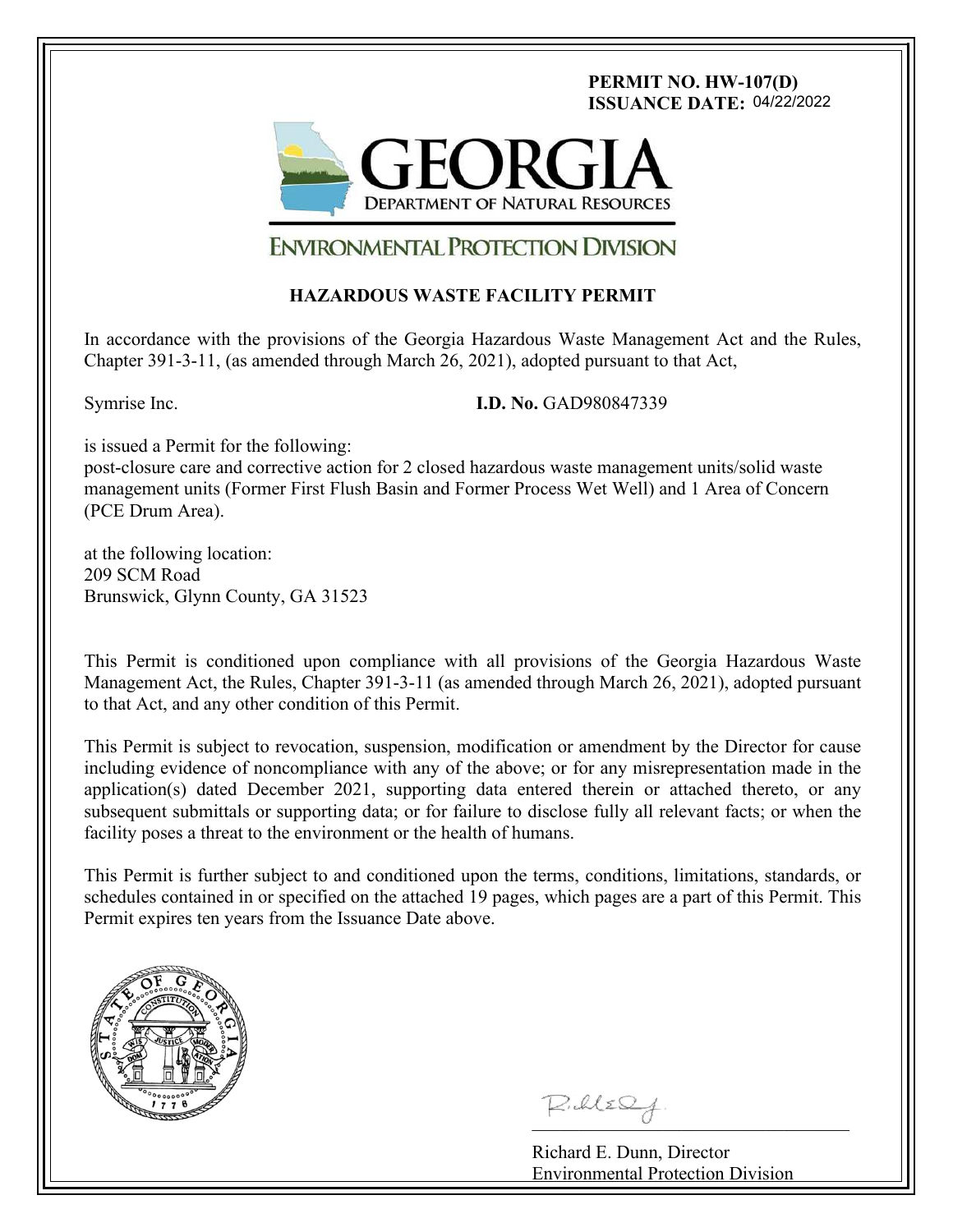# **I. GENERAL PERMIT CONDITIONS**

#### I.A. Scope and Effect of Permit

- I.A.1. The Permittee is allowed to treat, store, and dispose of hazardous waste only in accordance with the conditions of this permit. Any hazardous waste treatment, storage or disposal not authorized in this permit is prohibited. The Permittee must comply with the Georgia Hazardous Waste Management Act and the Rules for Hazardous Waste Management, Chapter 391-3-11, which Rules include certain portions of the Federal Hazardous Waste Regulations (found at 40 CFR 260-279, 270 and 124). Where a citation to the Federal Regulations is made in this permit, it refers to the specific regulations adopted by EPD.
- I.A.2. The issuance of this permit does not convey any property rights in either real or personal property, or any exclusive privileges, nor does it authorize any injury to private property or any invasion of personal rights, nor any infringement of Federal, State, or local laws or regulations.
- I.A.3. Compliance with this permit does not constitute a defense to any action brought by the Director under Section 18, Emergency Powers, of the Georgia Hazardous Waste Management Act, O.C.G.A. § 12-8- 75, as amended.
- I.A.4. Nothing in this permit shall be construed to preclude the institution of any legal action under § 3008 of the Federal Resource Conservation and Recovery Act (RCRA) or under the Georgia Hazardous Waste Management Act, O.C.G.A. §§ 12-8-81 through 12-8-82, as amended.
- I.A.5. This permit may be modified, revoked, and reissued, or terminated for cause as specified in Rule 391- 3-11-.11(7) and 40 CFR 270.41, 270.42, 270.43, 270.50(d) and 270.51(a). The filing of a request for a permit modification, revocation and reissuance, or termination or the notification of planned changes or anticipated noncompliance on the part of the Permittee does not stay the applicability of any permit condition.
- I.A.6. The provisions of this permit are severable, and if any provision of this permit, or the application of any provision of this permit to any circumstance, is held invalid, the application of such provision to other circumstances, and the remainder of this permit shall not be affected thereby.

#### I.B. Management Requirements

- I.B.1. The Permittee shall give notice to the Director as soon as possible of any planned physical alterations or additions to the permitted facility or of any planned changes in the process generating the hazardous waste, which changes might affect the performance of the permitted facility with respect to any regulated activities.
- I.B.2. The Permittee shall maintain at the facility, the following documents and amendments, revisions, and modifications to these documents:
	- a. Complete copy of this permit and permit application, including all amendments, revisions, and modifications;
	- b. Post-closure care plans;
	- c. Operating record as required by 40 CFR 264.73;
	- d. Inspection logs;
	- e. Corrective action plan(s);
	- f. Groundwater sampling and analysis plan;
	- g. Cost estimate for facility corrective action and post-closure care; and
	- h. Financial assurance instrument for corrective action and post-closure care.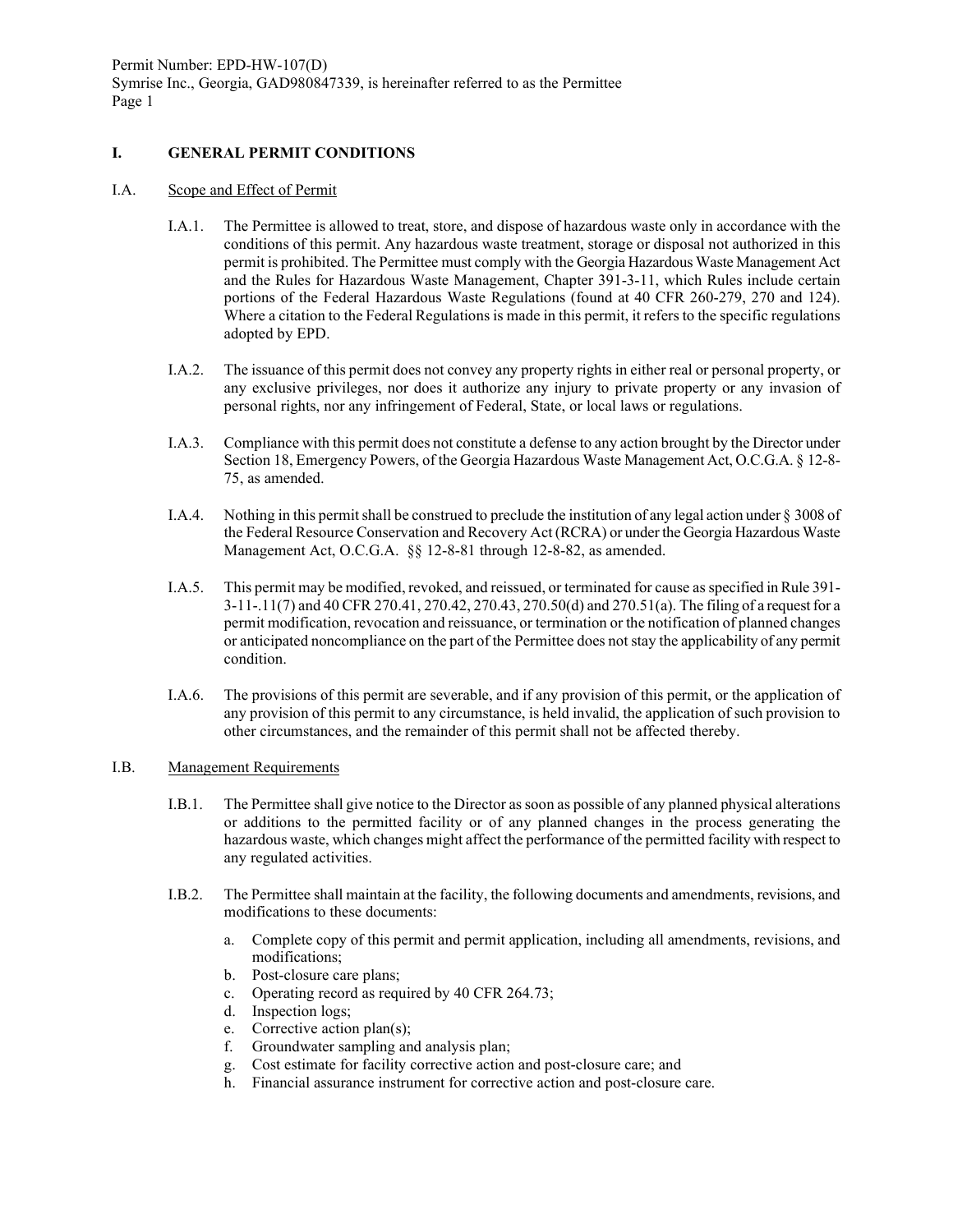- I.B.3. All amendments, revisions and modifications to any plan or cost estimates required by this permit shall be submitted to the Director for approval and permit modification as necessary.
- I.B.4. When the Permittee becomes aware that the Permittee failed to submit any relevant facts in the permit application or submitted incorrect information in a permit application or in any report to the Director, the Permittee shall promptly submit such corrected facts or information.
- I.B.5. The Permittee shall at all times properly operate and maintain all facilities which are installed or used by the Permittee to achieve compliance with the conditions of this permit. Proper operation and maintenance include effective performance, adequate funding, adequate operator staffing and training, and adequate laboratory and process controls, including appropriate quality assurance procedures. This provision requires the operation of backup or auxiliary facilities or similar systems only when necessary to achieve compliance with the conditions of this permit.
- I.B.6. The Permittee may not commence treatment, storage or disposal of hazardous waste at any new or modified portion of the facility or corrective action for contaminated groundwater or soil until the Permittee has submitted to the Director by certified mail, or hand delivery, a letter signed by the Permittee and an independent registered professional engineer or, when appropriate, registered professional geologist, stating that the facility has been constructed or modified in compliance with the permit where appropriate; and the Director has inspected the modified or newly constructed facility and finds it is in compliance with the conditions of the permit; or the Director has either waived the inspection or has not within fifteen (15) days notified the Permittee of his or her intent to inspect.

## I.C. Monitoring and Reporting

- I.C.1. Samples and measurements taken for the purpose of monitoring shall be representative of the monitored activity. The method used to obtain a representative sample of the waste to be analyzed must be the appropriate method from Appendix I of 40 CFR Part 261. Laboratory methods must be those specified in the most recent editions of Test Methods for Evaluating Solid Waste: Physical/Chemical Methods, SW 846; or Standard Methods for the Examination of Water and Wastewater; (or an equivalent method as specified in the Waste Analysis Plan). Sampling and analyses of soil, sediment, surface water, and groundwater samples shall be conducted in accordance with methods and procedures acceptable to the Director.
- I.C.2. The Permittee shall retain records of all monitoring information, including all calibration and maintenance records and all original strip chart recordings for continuous monitoring instrumentation, copies of all reports and records required by this permit, the certification required by Condition I.G.1. and 40 CFR 264.73(b)(9), and records of all data used to complete the application for this permit, for a period of at least three (3) years from the date of the sample, measurement, report, record, or application, or until corrective action is completed, whichever date is later. These periods are automatically extended during the course of any unresolved enforcement action regarding this facility and also may be extended at any time at the Director's discretion.
- I.C.3. The Permittee shall maintain records for all groundwater monitoring wells noted in the permit and associated groundwater surface elevations, including groundwater flow rate and direction, throughout the post-closure period.
- I.C.4. Records of monitoring information shall include:
	- a. The date, exact place, and time of sampling or measurements;
	- b. The individual(s) who performed the sampling or measurements;
	- c. The date(s) analyses were performed;
	- d. The individual(s) who performed the analyses;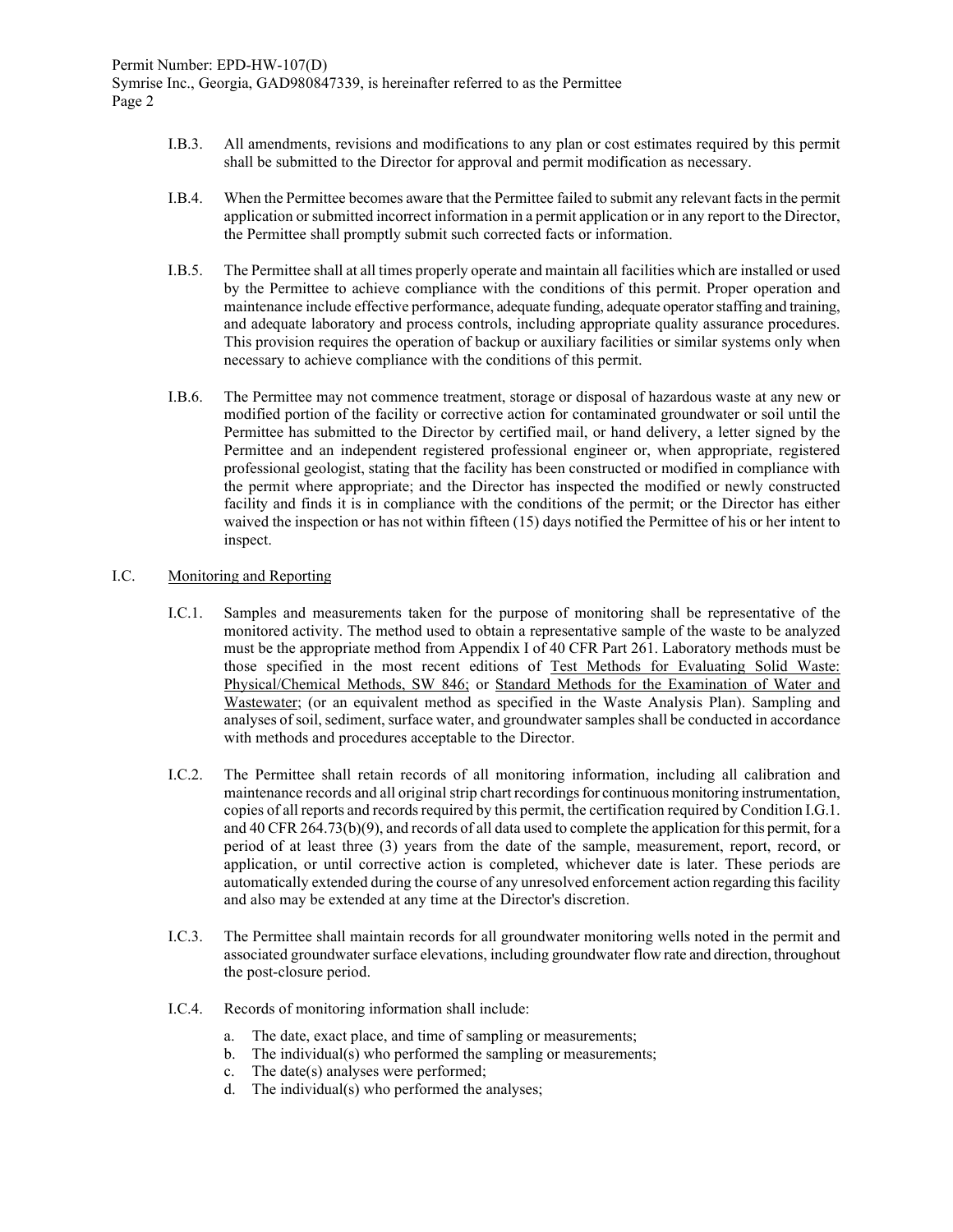- e. The analytical techniques or methods used; the method of sample preservation; and quality assurance methods;
- f. The results of such analyses and measurements in tabular and/or graphic format; and
- g. The groundwater flow rates and directions in the uppermost aquifer.
- I.C.5. The Permittee shall report to the Director or his/her representative orally within twenty-four (24) hours from the time the Permittee becomes aware of any circumstances resulting from the operation of the hazardous waste management facility (including periods of noncompliance) which may endanger human health or the environment, including but not limited to:
	- a. Release of any hazardous waste(s), hazardous waste constituent(s), or hazardous constituent(s) that may cause an endangerment to public drinking water supplies; and
	- b. Release or discharge of hazardous waste(s), hazardous waste constituent(s), or hazardous constituent(s) or a fire or explosion, which could threaten human health or the environment outside the facility.

The description of the occurrence shall include:

- Name, address and telephone number of the owner or operator;
- ii Name, address and telephone number of facility;
- iii Date, time, and type of incident;
- iv Name and quantity of materials involved;
- v The extent of injuries, if any;
- vi An assessment of actual or potential hazards to the environment and human health outside the facility, where this is applicable; and
- vii Estimated quantity and disposition of recovered material that resulted from the incident.
- I.C.6. Within fifteen (15) days of becoming aware of any reportable incident as in Condition I.C.5. which may endanger human health or the environment, the Permittee shall submit a written report of the incident covering the following:
	- a. Description of occurrence as in Condition I.C.5.;
	- b. Cause of occurrence;
	- c. Period of occurrence, including exact dates and times;
	- d. Time occurrence expected to continue (if not already corrected); and
	- e. Steps taken or planned to reduce, eliminate, and prevent recurrence.
- I.C.7. Reports of compliance or noncompliance with, or any progress reports on, interim and final requirements contained in any compliance schedule of this permit shall be submitted no later than fourteen (14) days following each schedule date.
- I.C.8. The Permittee shall report instances of non-compliance, other than those described in Conditions I.C.5. and I.C.7., in the semi-annual/annual report. The report shall cover the information requested in Condition I.C.5. for each incident.
- I.C.9. All reports or other information requested by the Director shall be signed and certified according to the requirements in 40 CFR 270.11.
- I.C.10. All geologic and engineering reports required by this permit shall be signed and sealed by the appropriate Georgia registered professional as defined by State law. Additionally, the following certification statement shall accompany reports containing ground water data or interpretation:

I certify that I am a qualified ground-water scientist who has received a baccalaureate or post-graduate degree in the natural sciences or engineering and have sufficient training and experience in ground-water hydrology and related fields, as demonstrated by state registration and completion of accredited university courses, that enable me to make sound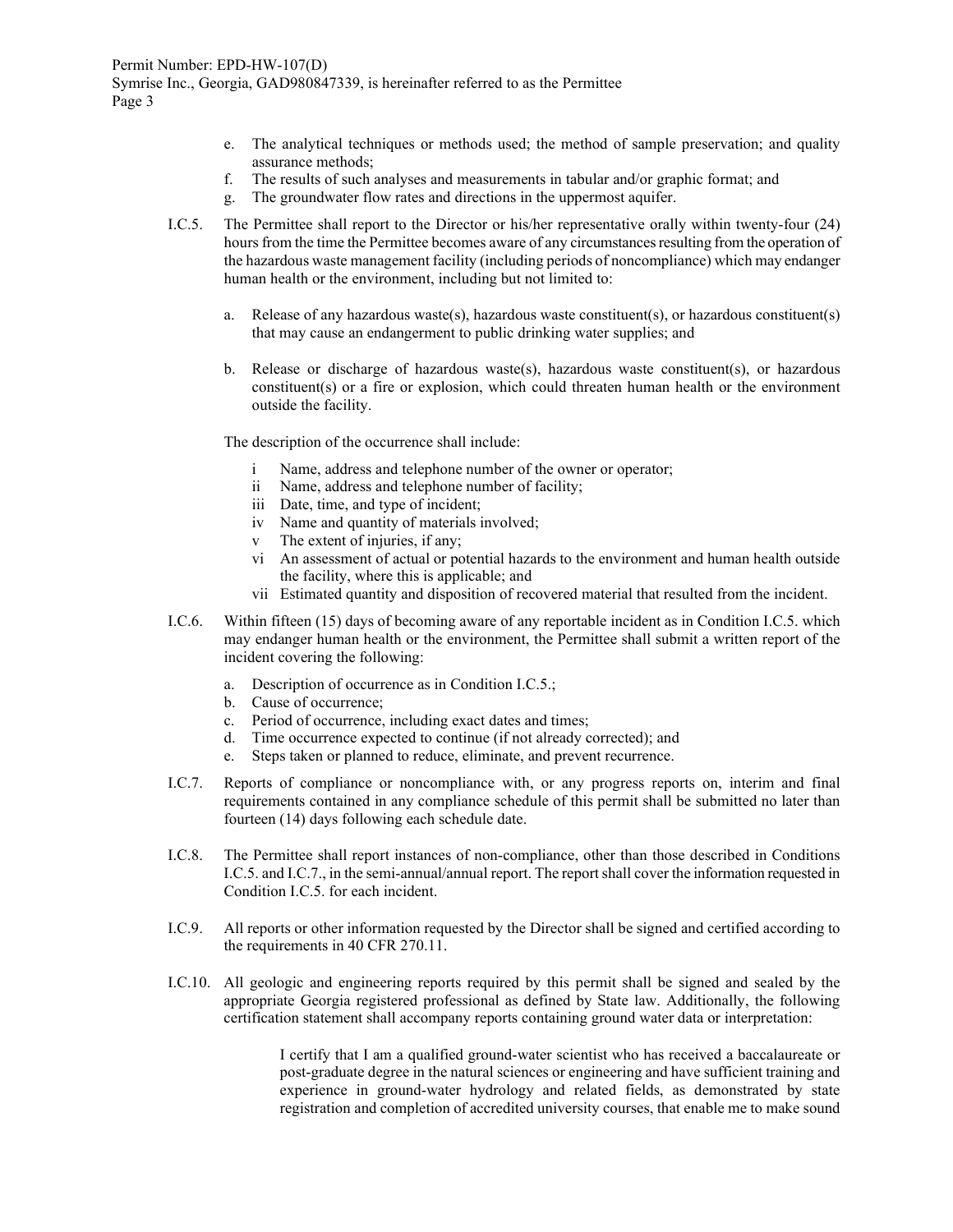> professional judgments regarding groundwater monitoring and contaminant fate and transport. I further certify that this report was prepared by myself or by a subordinate working under my direction.

I.C.11. The Permittee shall immediately notify the Division through the Department of Natural Resources Emergency Operations Center of any spill or release of oil or a hazardous substance as soon as the Permittee knows of the spill or release, as required by O.C.G.A. § 12-14-3.

#### I.D. Responsibilities

- I.D.1. Right of Entry. The Permittee shall allow the Director of EPD, the Regional Administrator of EPA, and/or their authorized representatives, agents, or employees, upon the presentation of credentials and other documents as may be required by law to:
	- a. Enter at reasonable times upon the Permittee's premises where a regulated facility or activity is located or conducted, or where records must be kept under the conditions of this permit;
	- b. Have access to and copy, at reasonable times, any records that must be kept under the conditions of this permit;
	- c. Inspect at reasonable times any facilities, equipment (including monitoring and control equipment), practices, or operations regulated or required under this permit; and
	- d. Sample or monitor, at reasonable times, for the purposes of assuring permit compliance or as otherwise authorized by the Georgia Hazardous Waste Management Act, any substances, or parameters at any location.
- I.D.2. Transfer of Permits. This permit is not transferable to any person(s) except after notice to the Director. This permit may be transferred to a new owner or operator only if it is modified or revoked and reissued pursuant to 40 CFR 270.40(b) or 270.41(b)(2). Before transferring ownership or operation of the facility during its operating life or during its post-closure period, the Permittee shall notify the new owner or operator in writing of the requirements of 40 CFR Parts 264 and 270.
- I.D.3. Duty to Comply. The Permittee shall comply with all conditions of this permit, except to the extent and for the duration such non-compliance is authorized by an emergency permit. Any non-compliance with this permit constitutes a violation of the Georgia Hazardous Waste Management Act and is grounds for enforcement action, for permit termination, revocation and reissuance, or modification, or for denial of a permit renewal application.
- I.D.4. Duty to Reapply. If the Permittee wishes to continue an activity regulated by this permit after the expiration date of this permit, the Permittee must submit a complete application for a new permit at least 180 days before this permit expires. Pursuant to 40 CFR 270.51, this permit and all conditions herein will remain in effect beyond the permit's expiration date if the Permittee has submitted a timely and complete application for a new permit and, through no fault of the Permittee, the Director has not issued a new permit on or before the expiration date of this permit.
- I.D.5. Need to Halt or Reduce Activity Not a Defense. It shall not be a defense for a Permittee in an enforcement action that it would have been necessary to halt or reduce the permitted activity in order to maintain compliance with the conditions of this permit.
- I.D.6. Duty to Mitigate. The Permittee shall take all reasonable steps to minimize or correct any adverse impact on the environment or human health resulting from non-compliance with this permit.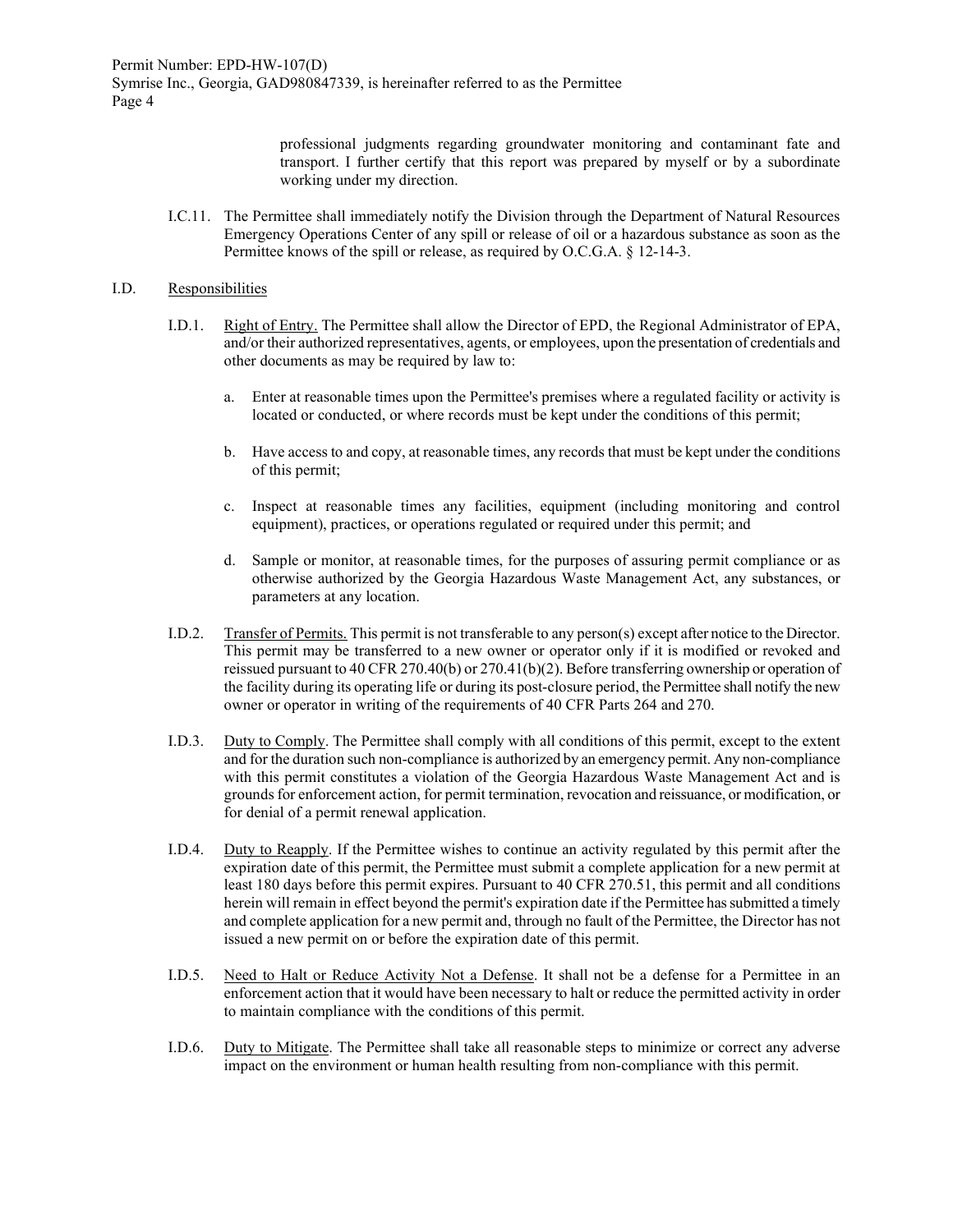- I.D.7. Duty to Provide Information. The Permittee shall furnish to the Director, within a reasonable time, any relevant information which the Director may request to determine whether cause exists for modifying, revoking, and reissuing, or terminating this permit or to determine compliance with the permit. The Permittee shall also furnish to the Director, upon request, copies of records required to be kept by this permit.
- I.D.8. Anticipated Non-Compliance. The Permittee shall give advance notice to the Director of any planned changes in the permitted facility or activity which may result in non-compliance with permit requirements.
- I.D.9. Reporting Planned Changes. The Permittee shall give notice to the Director of any planned physical alterations or additions which impact any Solid Waste Management Units (SWMUs), Area of Concern (AOCs) or the areas contaminated by them, including voluntary corrective measures.

## I.E. Definitions

For purposes of this permit, terms used herein shall have the same meaning as those in 40 CFR Parts 124 and 260 through 279, unless this permit specifically provides otherwise. Where terms are not defined in the regulations or the permit, the meaning associated with such terms shall be defined by a standard dictionary reference or the generally accepted scientific or industrial meaning of the term.

- I.E.1. *Area of Concern (AOC)* for the purposes of this permit includes any area having a probable release of a hazardous waste(s) or hazardous waste constituent(s) or hazardous constituent(s) which is not from a solid waste management unit and is determined by the Director to pose a current or potential threat to human health or the environment. Such areas of concern may require investigations and remedial action as required under the Georgia Hazardous Waste Management Act, §12-8-60, et seq. and 40 CFR 270.32(b)(2) in order to ensure adequate protection of human health and the environment.
- I.E.2. *Contamination* for the purposes of this permit refers to the presence of any hazardous waste(s) or hazardous waste constituent(s) or hazardous constituent(s) in a concentration which exceeds the naturally occurring concentration of that waste or constituent(s) in the immediate vicinity of the facility (in areas not affected by the facility).
- I.E.3. *Corrective Action* for prior or continuing releases from solid waste management units, as well as for other releases as described in Condition I.E.,14., shall, for the purposes of this permit, be as specified in 40 CFR 264.101, and may include "corrective action" as provided for in 40 CFR 264.100 and other remedial actions for any environmental media as deemed appropriate by the Director to protect human health or the environment. The terms "releases" and "other releases", when used in reference to corrective action requirements of this permit, shall not include releases that the Permittee can demonstrate have been fully remediated within 30 days of discovery.
- I.E.4. *Corrective Action Management Unit (CAMU)* for the purposes of this permit, includes any area within a facility that is designated by the Director under 40 CFR 264 Subpart S, for the purpose of implementing corrective action under 40 CFR 264.101. A CAMU shall only be used for the management of remediation waste pursuant to implementing such corrective action requirements at the facility.
- I.E.5. *Director* shall mean the director of the EPD or his/her delegated representative.
- I.E.6. *EPA* shall mean the United States Environmental Protection Agency and any successor departments or agencies of the United States.
- I.E.7. *EPD* shall mean the Georgia Environmental Protection Division of the Department of Natural Resources and any successor departments or agencies of the State of Georgia.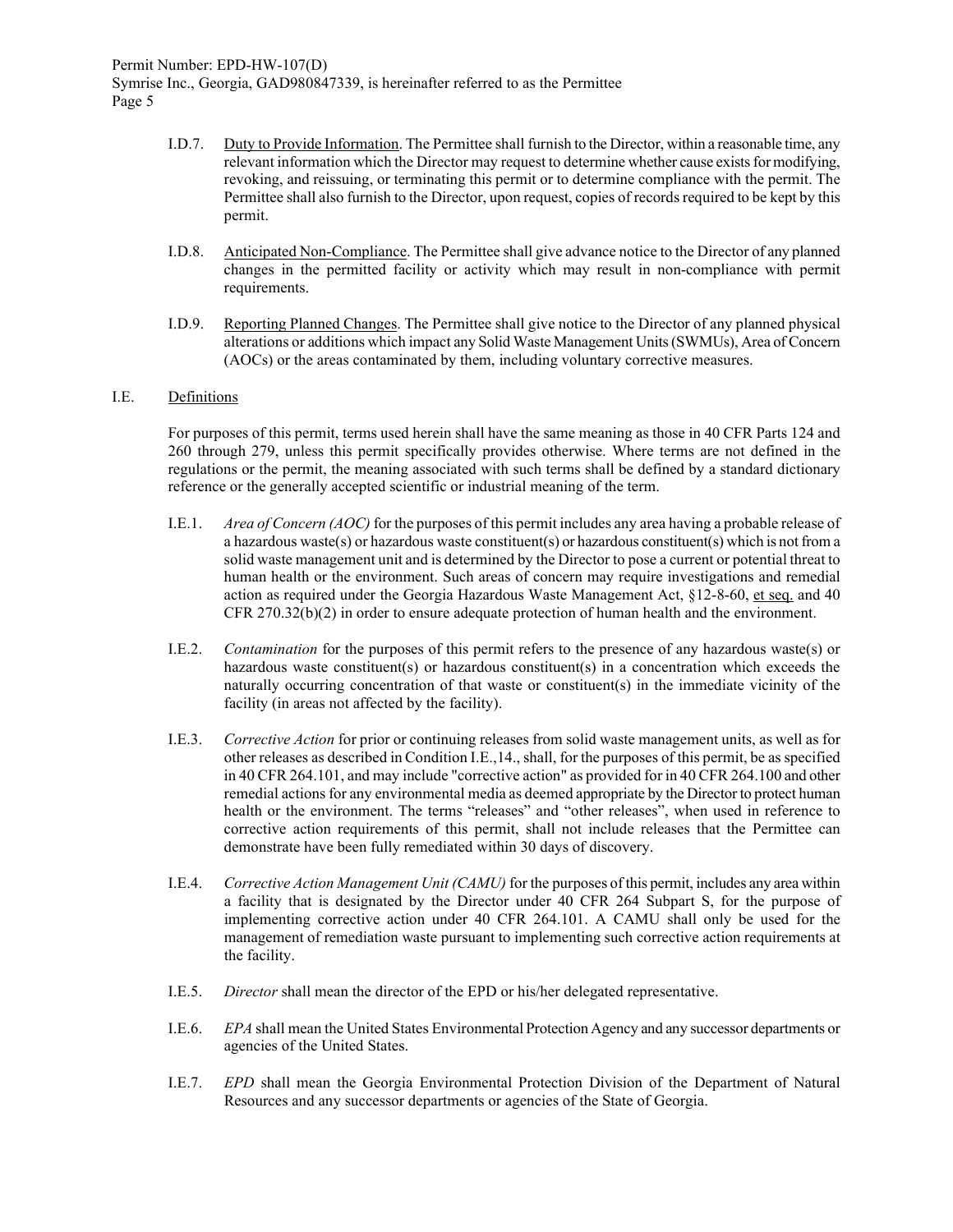- I.E.8. *Extent of Contamination* for the purposes of this permit is defined as the horizontal and vertical area/volume in which the concentrations of hazardous waste(s), hazardous waste constituent(s) or hazardous constituent(s) in the environmental media being investigated are above estimated quantitation limits, as defined in the most recent version of SW-846, naturally occurring concentrations representative of the facility or other appropriate delineation approved by the Director.
- I.E.9. *Facility* for the purpose of this permit includes all contiguous land and structures, other appurtenances, and improvements on the land, used for treating, storing, or disposing of hazardous waste. A facility may consist of several treatment, storage, or disposal operation units (e.g., one or more landfills, surface impoundments, or combination of them). For the purposes of implementing corrective action under 40 CFR 264.101, a facility includes all contiguous property under control of the owner or operation seeking a permit under the Georgia Hazardous Waste Management Act.
- I.E.10. *Hazardous constituents* for the purpose of this permit are those substances collectively listed in 40 CFR Part 261 Appendix VIII, and 40 CFR Part 264, Appendix IX, as revised or superseded.
- I.E.11. *Interim Measures* for purposes of this permit are actions necessary to contain, remove or treat contamination resulting from a release from a SWMU or AOC to prevent further contaminant migration that poses an imminent danger to health or the environment or to mitigate a condition that will likely deteriorate if not acted upon immediately, and are actions which may be consistent with the likely long-term remedy and undertaken while long-term corrective action remedies are evaluated and, if necessary, implemented.
- I.E.12. *Land disposal facility* for the purposes of this permit is a facility, and all contiguous property under the control of the owner or operator, that uses a surface impoundment, landfill, land treatment unit, waste pile, or miscellaneous unit to manage or dispose of hazardous waste pursuant to §12-8-66 of the Georgia Hazardous Waste Management Act, as amended, and § 3004 of RCRA, as amended.
- I.E.13. *Qualified Groundwater Scientist* for the purposes of this permit means a scientist, geologist or engineer who has received a baccalaureate or post-graduate degree in the natural sciences, geological sciences or engineering, and has sufficient training and experience in groundwater hydrology and related fields, as demonstrated by state registration, professional certifications, or completion of accredited university courses, that enable that individual to make sound professional judgments regarding groundwater monitoring and contaminant fate and transport.
- I.E.14. *Release* for the purposes of this permit includes any spilling, leaking, pumping, pouring, emitting, emptying, discharging, injecting, escaping, leaching, dumping, or disposing into the environment of any hazardous waste(s), hazardous waste constituent(s) or hazardous constituent(s).
- I.E.15. *Remediation Waste* for the purposes of this permit includes all solid and hazardous wastes, and all media (including groundwater, surface water, soils, and sediment) and debris, which contain listed hazardous waste(s) or which themselves exhibit a hazardous waste characteristic, that are managed for the purpose of implementing corrective action requirements under 40 CFR 264.101 and RCRA  $\S$ 3008(h). For a given facility, remediation wastes may originate only from within the facility boundary but may include waste managed in implementing corrective action under 40 CFR 264.101 and RCRA  $\S$ § 3004(v) or 3008(h) for releases beyond the facility property boundary.
- I.E.16. *Solid Waste Management Unit* (or SWMU) for the purposes of this permit includes, but is not limited to, any landfill, surface impoundment, waste pile, land treatment unit, incinerator, injection well, tank (including storage, treatment, and accumulation tanks), container storage unit, wastewater treatment unit, including all conveyances and appurtenances used in waste management or storm water handling, elementary neutralization unit, transfer station, or recycling unit from which hazardous waste(s), hazardous waste constituent(s) or hazardous constituent(s) might migrate, irrespective of whether the units were intended for the management of solid and/or hazardous waste(s). SWMUs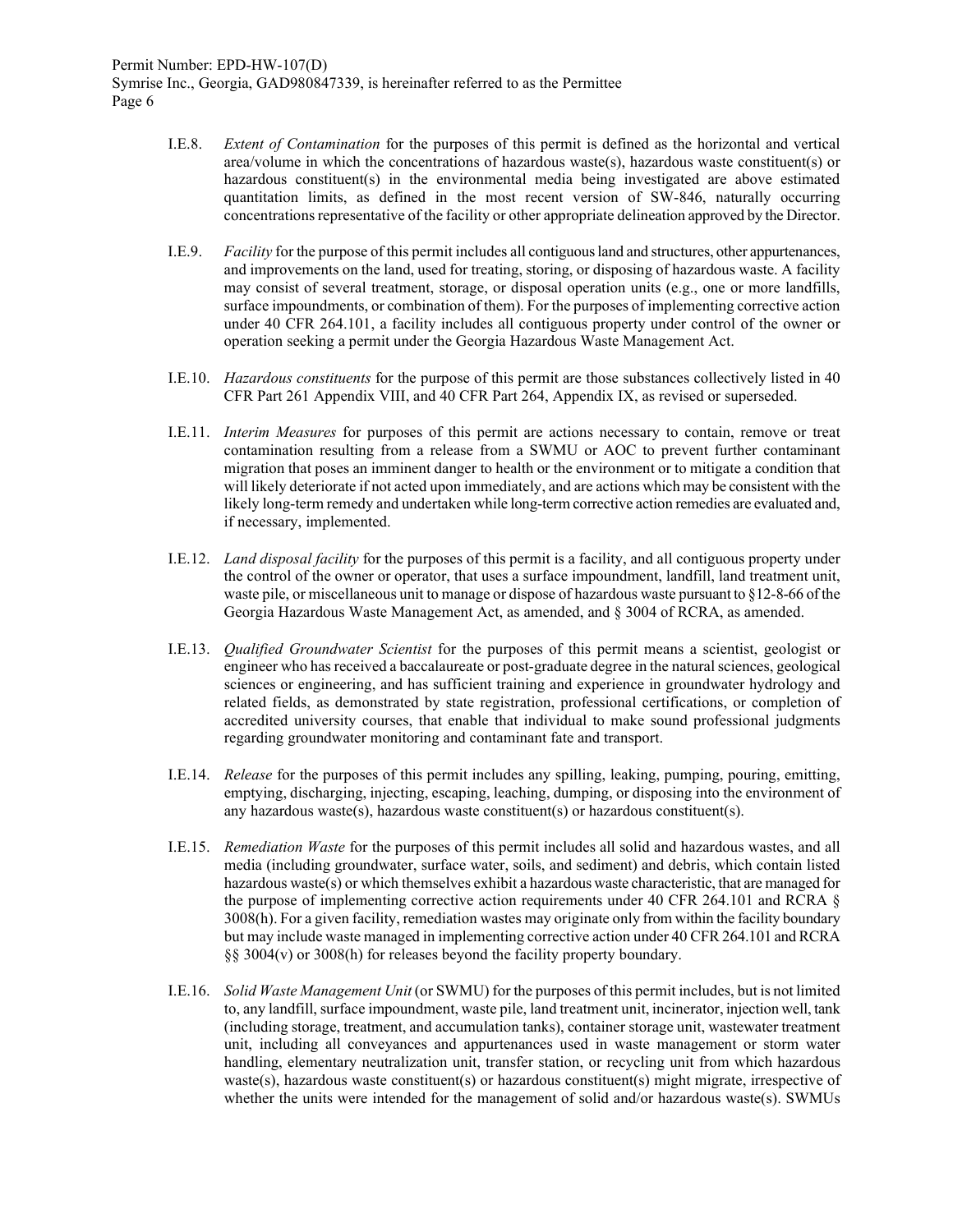include areas that have been contaminated by routine and systematic releases of hazardous waste(s), hazardous waste constituent(s), or hazardous constituent(s).

- I.E.17. *Staging Pile* for the purpose of this permit includes temporary storage for mixing, sizing, blending, or other similar physical operations if they are intended to prepare the waste for subsequent management or treatment as defined in 40 CFR 264.554.
- I.E.18. *Temporary Unit(s)* for the purposes of this permit includes any temporary tanks and/or container storage areas used solely for treatment or storage of hazardous remediation waste during specific remediation activities required under 40 CFR 264.101. Designated by the Director, such units must conform to specific standards, and may only be in operation for a period of time as specified in this permit.
- I.F. Conditions Related to Compliance with General Facility Standards (40 CFR Part 264 Subparts B, C, D, E, G, H)
	- I.F.1. The Permittee must follow the procedures and plans described in detail in the permit application dated December 2021, as amended, which are hereby incorporated by reference and include at least the following:
		- a. Post-closure Plan Section 5 of the permit application dated December 2021
		- b. Corrective Action & Groundwater Monitoring Section 6 of the permit application dated December 2021.
	- I.F.2. The following activities must be carried out as prescribed in 40 CFR Part 264 Subparts B, C, D and E, and in accordance with the appropriate sections of the permit application:
		- a. Security 40 CFR 264.14(b) and (c);
		- b. Inspections and Repairs 40 CFR 264.15;
		- c. Personnel training 40 CFR 264.16;
		- d. Operating record 40 CFR 264.73;
		- e. Disposition of records 40 CFR 264.74; and
		- f. Reports 40 CFR 264.73, 264.74, 264.75 and 264.77.
	- I.F.3. The following activities must be carried out as prescribed in 40 CFR Part 264 Subpart G and H, in accordance with the appropriate sections of the permit application, and Rule 391-3-11-.05 and .10:
		- a. Post-closure care and use of property 40 CFR 264.117;
		- b. Post-closure care plan, amendment of plan 40 CFR 264.118;
		- c. Post-closure notices (notice to local land authority and in deed to property) 40 CFR 264.119;
		- d. Certification of completion of post-closure care 40 CFR 264.120; and
		- e. Financial Assurance for Post-Closure and Corrective Action. Continuous compliance with 40 CFR 264.145 and 40 CFR 264.147 must be maintained by the Permittee for the amount of the cost estimate for post-closure and corrective action as required by 40 CFR 264.144 until released by the Director as provided in 40 CFR 264.145(i). Continuous compliance with Rule 391-3-11- .05 is also required.
	- I.F.4. Permittee must comply with 40 CFR 264.148 whenever necessary.

#### I.G. Special Conditions Applicable to Entire Facility

I.G.1. Annual Certification of Program to Reduce the Volume and Toxicity of Hazardous Wastes

The Permittee shall be required to certify no less often than annually that the Permittee has a program in place to reduce the volume and toxicity of hazardous wastes that the Permittee generates to the degree determined by the Permittee to be economically practicable, and the proposed method of treatment, storage or disposal is that practicable method currently available to the Permittee which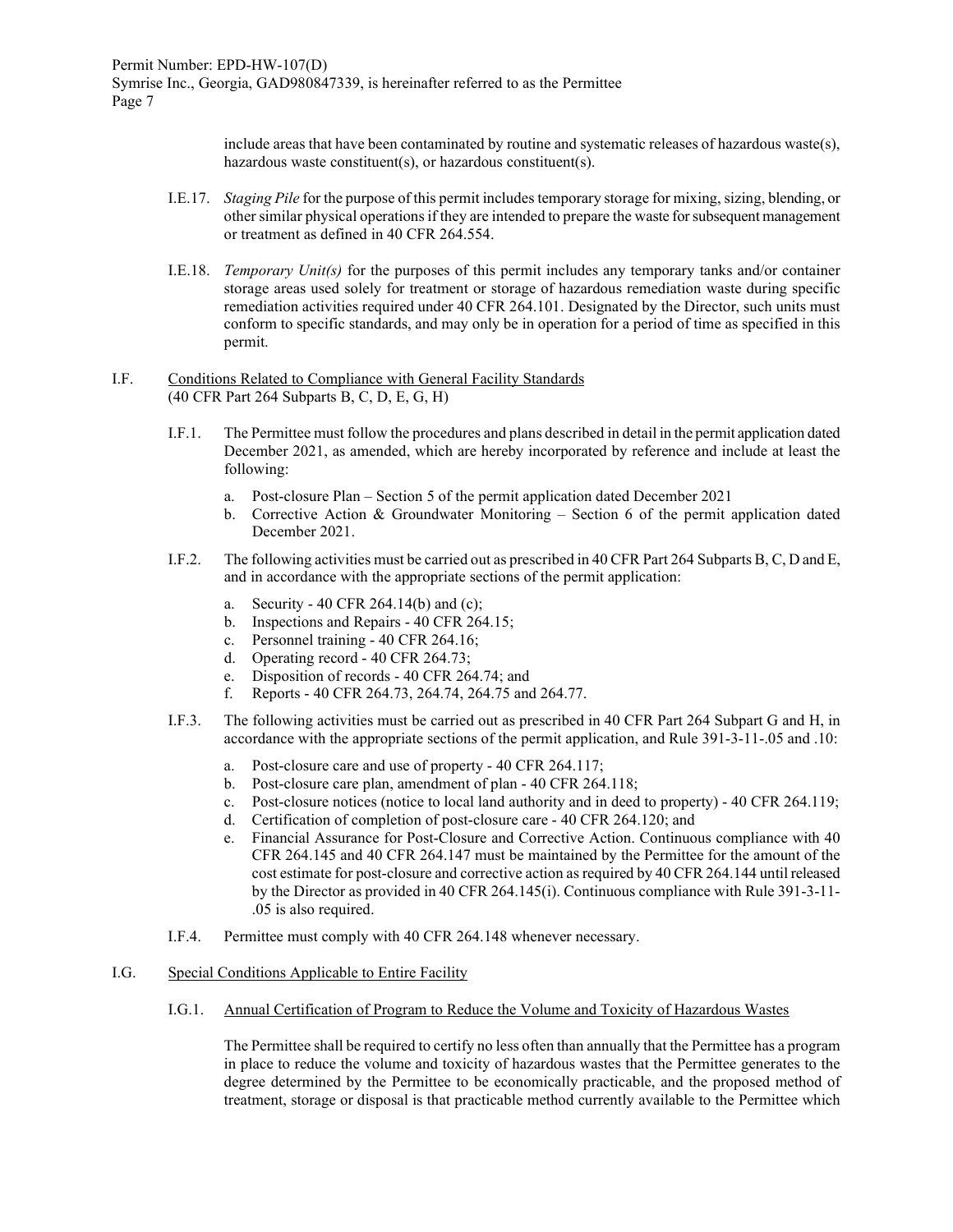> minimizes the present and future threat to human health and the environment in accordance with 40 CFR 264.73(b)(9).

## **II. CONDITIONS RELATED TO POST-CLOSURE CARE [FORMER FIRST FLUSH BASIN & FORMER PROCESS WET WELL]**

## II.A. Unit Identification

The Permittee shall provide post-closure care for the two regulated units known as the Former First Flush Basin and Former Process Wet Well. The regulated units and area of concerns at the sites identified, as shown on Figure 2-2 of the permit application dated December 2021.

The Former First Flush Basin and the Former Process Wet Well are both concrete structures that were used to handle wastewater at the Facility. Both were thoroughly cleaned and decontaminated in 2015. The units were rinsate tested after cleaning. The Former Process Wet Well was entirely filled with flowable fill (concrete). The Former First Flush Basin was partially filled with stone and then the remainder was filled with solid reinforced concrete.

- II.A.1. The Permittee must maintain permanent and readily identifiable benchmarks showing the boundaries of the regulated units as established by in the closure certification for each unit. Such benchmarks must be initially placed by a registered surveyor.
- II.A.2. Former First Flush Basin approximately 35 feet by 24 feet and 6.5 feet in depth. The basin was made of concrete of approximately 1 foot thick and had two influent and two effluent lines.
- II.A.3. Former Process Wet Well approximately 14 feet by 11.5 feet and 11 feet in depth. The Former Process Wet Well was made of concrete approximately 1 foot thick and had four influent lines and two effluent lines.

#### II.B. Waste Identification:

The Permittee has disposed of hazardous waste D001 (ignitable waste), D002 (corrosive waste), D004 and in the units as described in the Part A permit application dated December 2021, RCRA information OR the Enviro-Facts repository. Site is a small quantity generator and the Former First Flush Basin, and the Former Process Wet Well are closed hazardous waste management units.

## II.C. Monitoring and Inspection:

II.C.1. The Permittee shall follow the inspection schedule as described in Section 2.9 of the permit application and as required by 40 CFR 264.15(a).

## II.D. Post-closure Care:

- II.D.1. The Permittee shall perform post-closure care for the Former First Flush Basin and the Former Process Wet Well in accordance with the post-closure plans of the permit application as required by 40 CFR 264.117 through 264.120.
- II.D.2. The facility's post-closure care period will continue until an adequate site-specific demonstration can be made that the contamination no longer poses a threat to human health and the environment, pursuant to 40 CFR 264.117(a)(2)(ii).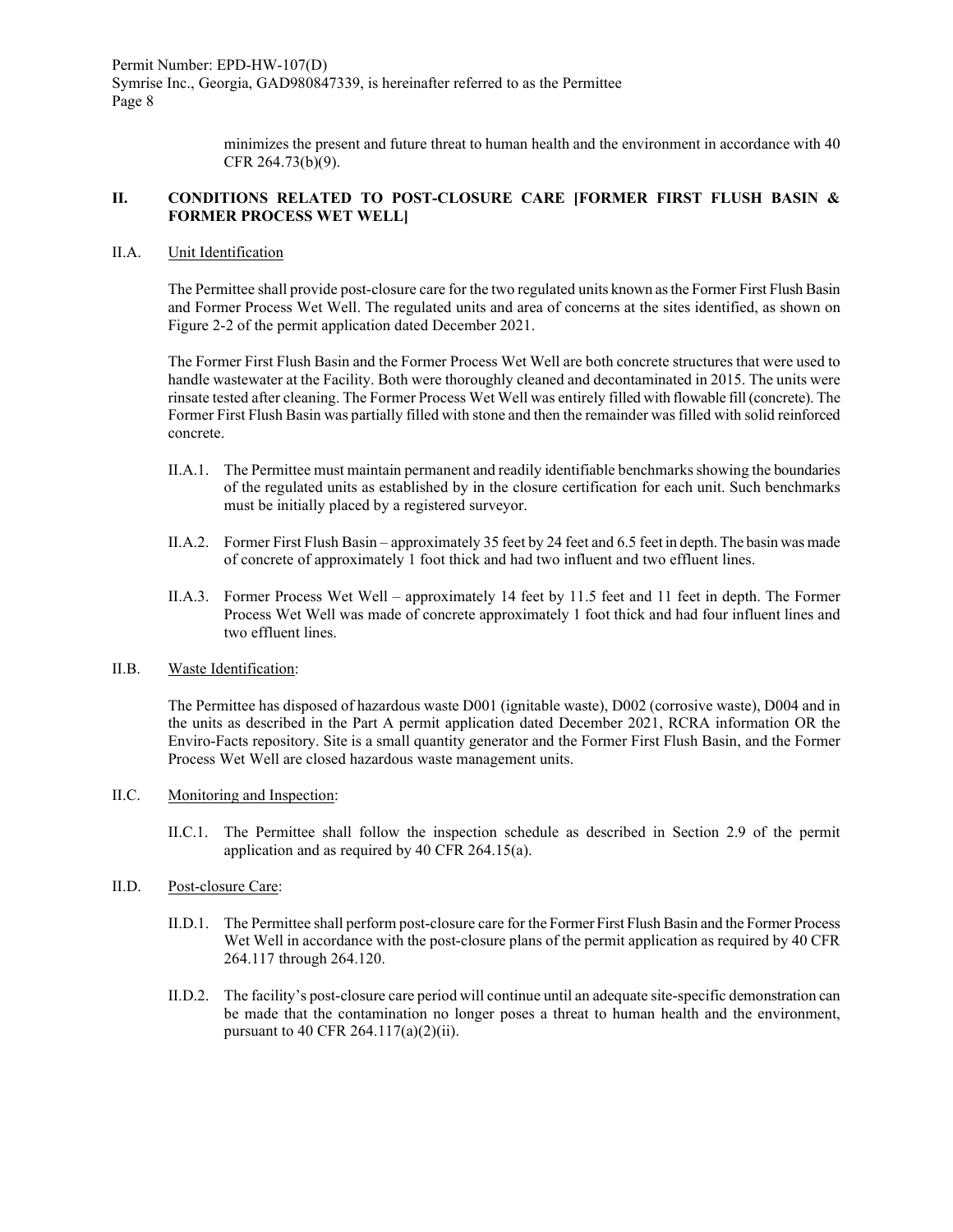## **III. GROUNDWATER MONITORING AND CORRECTIVE ACTION**

III.A. Well Location and Construction

The Permittee shall install and/or maintain a groundwater monitoring system to comply with the requirements of 40 CFR 264.95, 264.97 and 264.100 as specified below:

III.A.1. The Permittee shall maintain the following groundwater monitoring wells, as well as groundwater withdrawal wells referenced in Condition III.D. and as shown on Figure 6-1 of the permit application dated December 2021:

| $MW-1$        | $MW-30$  | $MW-31$  | $MW-36$       | <b>MW-38A</b> |
|---------------|----------|----------|---------------|---------------|
| $MW-38B$      | MW-38C   | $MW-38D$ | MW-44         | $MW-47A$      |
| <b>MW-47B</b> | MW-47C   | $MW-47D$ | MW-48         | $MW-51R$      |
| $MW-52$       | $MW-53$  | $MW-54$  | $MW-55$       | $MW-62A$      |
| $MW-62B$      | $MW-63A$ | $MW-63B$ | <b>MW-64A</b> | <b>MW-64B</b> |
| MW-65A        | $MW-65B$ | MW-66    | MW-67         | MW-68         |
| MW-69         | $MW-70$  | $UP-1$   |               |               |

- III.A.2. The following groundwater monitoring wells shall define the point of compliance for units: MW-47A, MW-53 and MW-62A.
- III.A.3. UP-1 shall serve as the background monitoring well for the facility.
- III.A.4. The Permittee shall install and maintain additional groundwater monitoring wells as necessary, or as specified by the Director, to assess changes in the rate and extent of any plume of contamination, to assess the effectiveness of corrective action, or as otherwise deemed necessary to maintain compliance with 40 CFR 264.95, 40 CFR 264.97 and 40 CFR 264.100. A plan specifying the design, location and installation of any additional monitoring wells shall be submitted ninety (90) days prior to installation which, at a minimum, shall include:
	- a. Well construction techniques including casing depth, well diameter, screen length and placement, and proposed total depth of well(s);
	- b. Well development method(s);
	- c. A description of well construction materials;
	- d. A schedule of implementation for construction; and
	- e. Provisions for determining the hydraulic conductivity, lithologic character and grain size distribution for the applicable aquifer unit(s) at the location of the new well(s).

#### III.B. Groundwater Protection Standard

- III.B.1. The groundwater protection standard as required under 40 CFR 264.92 shall consist of Table 1 of the permit which list the hazardous constituent(s) and their respective concentration limits as required under 40 CFR 264.93 and 264.94, respectively.
- III.B.2. The groundwater protection standard applies to releases of hazardous waste(s), hazardous waste constituent(s) or hazardous constituent(s) in accordance with 40 CFR 264.93 and 40 CFR 264.94.
- III.C. Compliance Period
	- III.C.1. The compliance period under 40 CFR 264.96 shall continue until the end of the post-closure care period established by 40 CFR 264.117 and Condition II.D.2. The compliance period shall begin with the effective date of the permit.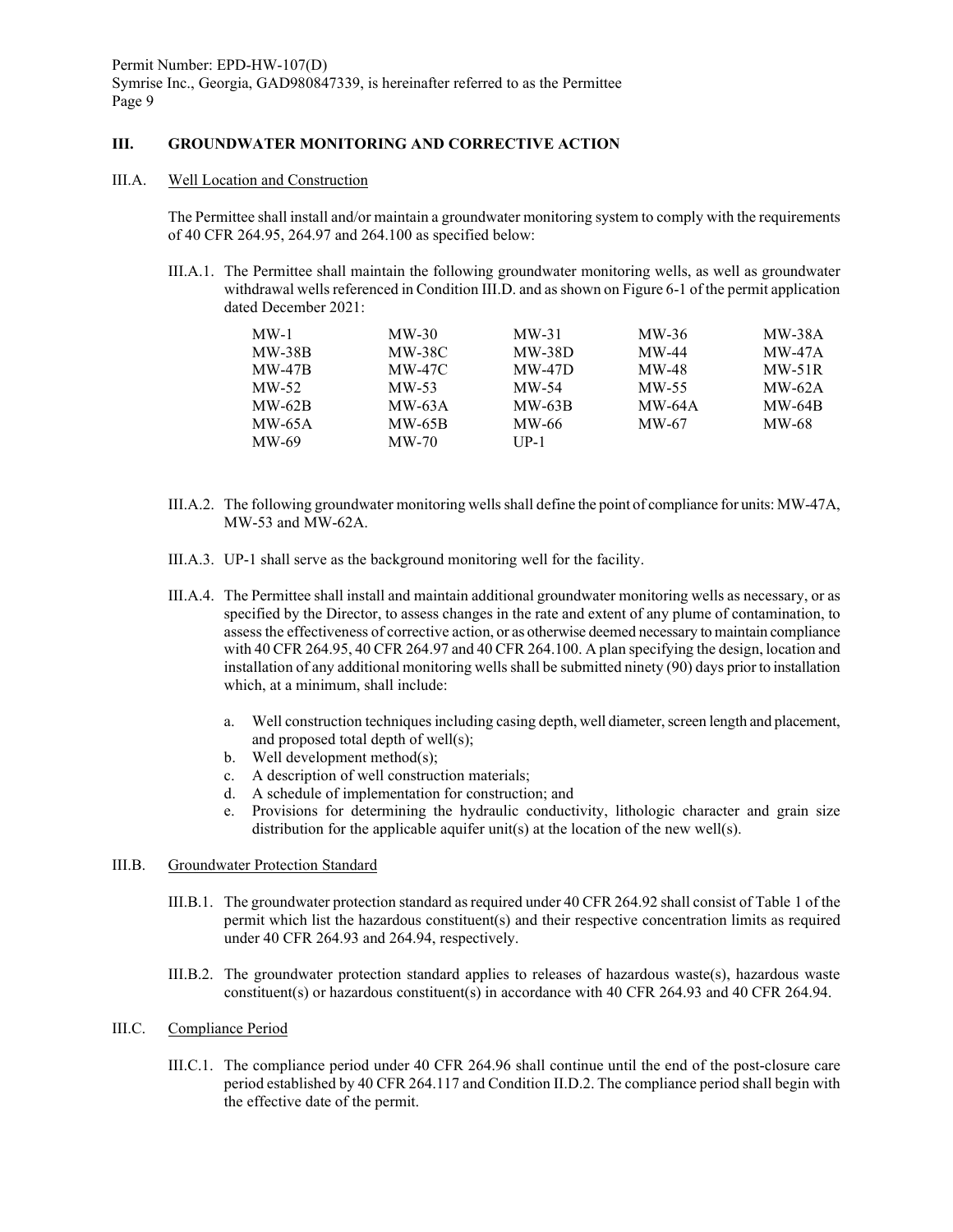> III.C.2. If the Permittee is engaged in corrective action at the end of the compliance period as defined by Condition III.C.1. above, the compliance period is extended until the Permittee demonstrates that the groundwater protection standard of 40 CFR 264.92 has not been exceeded for a period of three (3) consecutive years as required by 40 CFR 264.96 (c) and until corrective action required under 40 CFR 264.100 has been terminated as specified in Condition III.I.2.

#### III.D. Corrective Action Program

The Permittee shall continue implementation of the corrective action program, as required under 40 CFR 264.100, and as described in Section 6 of the permit application, for the Former First Flush Basin and Former Process Wet Well, respectively, for those hazardous constituent(s) that exceed the groundwater protection standard in Table 1 pursuant to the following:

- III.D.1. The Permittee shall conduct a corrective action program to remove or treat in place any hazardous constituent(s) in the groundwater protection standard (Condition III.B.) that exceed concentration limits in Table 1 of the permit in groundwater between the point of compliance and the downgradient facility property boundary as required under 40 CFR 264.100(e)(1), and beyond the facility boundary as required under 40 CFR 264.100(e)(2), unless the Permittee can demonstrate to the satisfaction of the Director that:
	- a. Despite the Permittee's best efforts, the Permittee was unable to obtain the necessary permission to undertake such action; or
	- b. Such action is not necessary to protect human health or the environment.
- III.D.2. The Permittee shall treat, store, and dispose of all contaminated groundwater in accordance with all applicable federal, state, and local laws.
- III.D.3. The Permittee shall ensure that the corrective action program will function as designed and planned in Section 6 of the permit application and in accordance with any subsequent revisions, modifications, or changes to that plan. Any measures taken to satisfy this Condition shall be reported in the semi-annual report required by Condition III.H.2.
- III.D.4. The Permittee is not relieved of all responsibility to clean up a release that has migrated beyond the facility's property boundary, where off-site access is denied, as required under 40 CFR 264.100(e)(2).
- III.D.5. The Permittee shall include a demonstration of financial responsibility for the corrective action program conforming to Condition I.F.3.
- III.D.6. If the groundwater protection standards are met during the compliance period, the Permittee must continue corrective action to the extent necessary to ensure that the groundwater protection standard is not exceeded. Corrective action must continue until the groundwater protection standard has not been exceeded for three (3) consecutive years as required under 40 CFR 264.100(f).

#### III.E. Corrective Action Effectiveness Monitoring Program

The Permittee shall establish and implement a groundwater monitoring program to demonstrate the effectiveness of the corrective action program required under 40 CFR 264.100 (and 40 CFR 264.101 as related to other releases of hazardous waste(s), hazardous waste constituent(s) or hazardous constituent(s) from a solid waste management unit). Groundwater monitoring shall be conducted in conformance with the requirements of 40 CFR 264.100(d) and as specified below:

III.E.1. The Permittee shall collect, preserve, and analyze all groundwater samples as required by Condition I.C.1.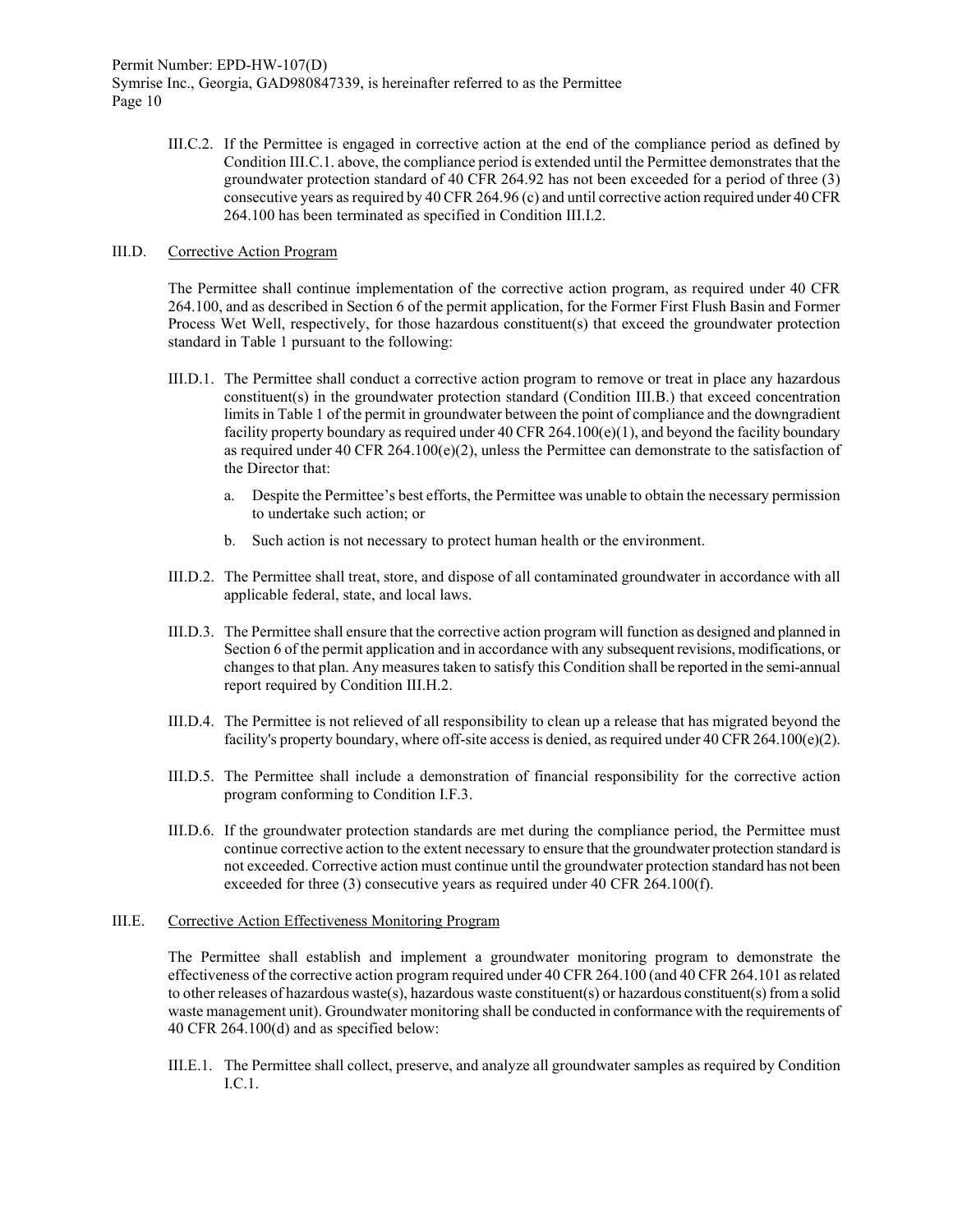- III.E.2. No later than six (6) months from the effective date of this permit, the Permittee shall collect samples semi-annually (odd years) and annually (even years) from UP-1, the background monitoring well for the facility pursuant to Condition III.A.3. These samples shall be analyzed for all constituent(s) in Tables 1 of the permit respectively.
- III.E.3. No later than six (6) months from the effective date of this permit, the sampling frequency specified in Table 1 of the permit and continuing through the compliance period specified by Condition III.C., the Permittee shall collect samples from the groundwater monitoring wells as follows:

Semi-annually during ODD YEARS Groundwater Quality Monitoring Wells:

| MW-38A | MW-47A | <b>MW-51R</b> | MW-69  |
|--------|--------|---------------|--------|
| MW-53  | MW-62A | MW-63A        | MW-64A |
| MW-66  | MW-67  | MW-68         | UP1    |

Annual Sampling during EVEN YEARS Groundwater Quality Monitoring Wells:

| $MW-1$   | $MW-30$       | <b>MW-38A</b> | <b>MW-38D</b> |
|----------|---------------|---------------|---------------|
| $MW-47A$ | $MW-47D$      | $MW-51R$      | $MW-53$       |
| MW-54    | $MW-62A$      | <b>MW-62B</b> | $MW-63A$      |
| $MW-64A$ | <b>MW-64B</b> | <b>MW-65A</b> | <b>MW-65B</b> |
| MW-66    | MW-67         | MW-68         | $MW-69$       |
|          |               |               | $UP-1$        |

for the purpose of demonstrating the effectiveness of the corrective action program required by Condition III.D.

- III.E.4. Pursuant to 40 CFR 264.97(f), the groundwater monitoring program must include a determination of the groundwater surface elevation in each well each time groundwater is sampled. Total depth of each well must be measured semi-annually/annually (during the designated even or odd year). Permittee shall also make a semi-annual/annual (during the designated even or odd year) determination of groundwater flow rate and direction in all aquifers. During each semiannual/annual sampling event the Permittee must collect groundwater level measurements from all the existing onsite wells.
- III.E.5. Compliance with the groundwater protection standard, as defined under Condition III.B., will be based upon groundwater monitoring data obtained under Condition III.E. that all constituent(s) listed in Tables 1 of the permit no longer exceed the groundwater protection standard at the point of compliance and throughout the contaminant plume. Comparisons for the purpose of determining compliance shall be made utilizing the statistical procedure described in 40 CFR 264.97(h) and (i) and Section 6 of the permit application.
- III.E.6. Pursuant to 40 CFR 264.100(d) the Permittee shall analyze samples from at least one of each of the compliance point wells identified in Conditions III.A.2, plus any additional wells specified by the Director, for all constituent(s) in Appendix IX of 40 CFR Part 264 at least annually to determine whether additional hazardous constituent(s) are present in the uppermost aquifer and, if so, at what concentrations. The Appendix IX sampling will be rotated annually among the compliance point wells for each unit so that each well is sampled at least every three years. The Appendix IX results must be submitted within 120 days of the sampling. If the Permittee finds Appendix IX constituent(s) in the groundwater that are not identified in Table 1, then the Permittee may resample within one (1) month of receiving the results of the initial analysis, repeating the analysis. If the second analysis confirms the presence of new hazardous constituent(s), then the Permittee must report those additional concentrations to the Director within seven (7) days of receiving the results of the second analysis, and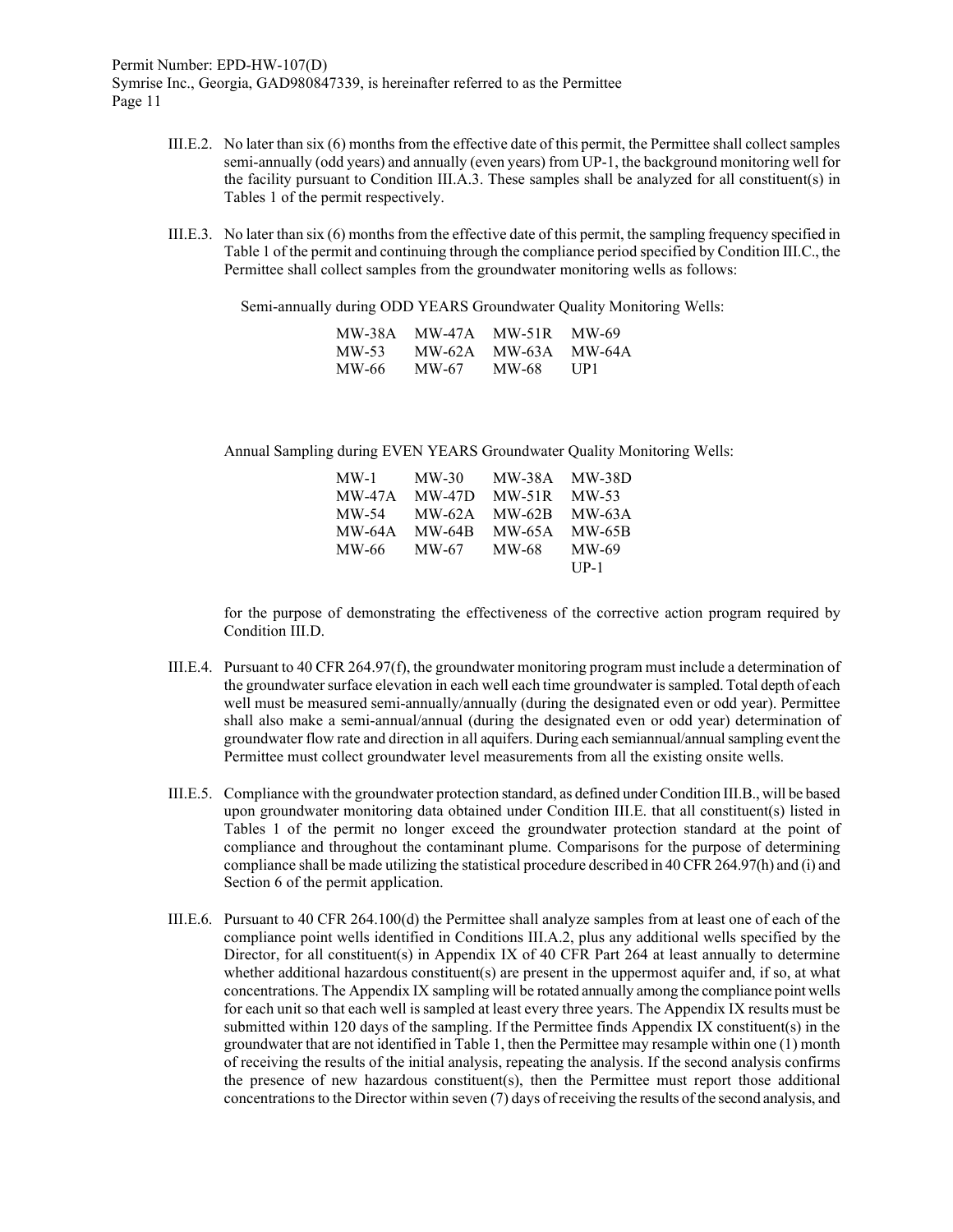> request that these additional hazardous constituent(s) be added to Table 1. If the Permittee chooses not to resample, then the Permittee must report those additional concentrations to the Director within seven (7) days after receiving the results of the initial analysis and request that these hazardous constituent(s) be added to Table 1.

#### III.F. Determination of Background Concentrations

- III.F.1. For those constituent(s) specified in Tables 1 of the permit for which background concentrations are applicable, the Permittee shall establish background concentrations in accordance with 40 CFR  $264.97(g)$  and the procedure established in Section 6 of the permit application for the Former First Flush Basin and Former Process Wet Well.
- III.F.2. Upon establishment, the background concentrations shall automatically be incorporated into Table 1 of the permit.

### III.G. Sampling and Analysis Procedures

The Permittee shall use the following techniques and procedures when obtaining and analyzing samples from the groundwater monitoring wells and surface water to provide a reliable indication of the quality of the groundwater as required under 40 CFR 264.97(d) and (e):

- III.G.1. Groundwater and surface water sampling must be performed in accordance with the EPA's Region IV Laboratory Services and Applied Science Division (LSASD) Procedures found in its Field Branches Quality System and Technical Procedures. This includes sampling of groundwater and management of samples prior to analysis, pump operation, groundwater level and well depth measurement, and field measurement procedures.
- III.G.2. Samples shall be analyzed in accordance with Condition I.C.1. and Section 6 of the permit application.
- III.G.3. Samples shall be tracked and controlled using the chain of custody procedures.
- III.H. Reporting, Recordkeeping and Response
	- III.H.1. The Permittee shall enter all monitoring, testing and analytical data obtained pursuant to Conditions III.E. and III.G. in the operating record, as required by 40 CFR 264.73(b)(6).
	- III.H.2. The Permittee shall submit a report to the Director on the effectiveness of the corrective action program semi-annually (odd years) and even years (annually), including all monitoring, testing and analytical data obtained under Conditions III. and IV.

## III.I. Permit Modification

- III.I.1. If at any time the Permittee determines that the corrective action program no longer satisfies the requirements of 40 CFR 264.100 or Condition III.D. for releases of a hazardous waste(s), hazardous waste constituent(s) or hazardous constituent(s) originating from the regulated unit(s), he must within ninety (90) days, submit an application for a permit modification to make any appropriate changes in the program.
- III.I.2. If the Permittee meets or exceeds the requirements of 40 CFR 264.100 and meets the groundwater protection standard at the point of compliance and throughout the contaminant plume for three (3) consecutive years, the Permittee may submit an application for a permit modification pursuant to 40 CFR 270.41 and 270.42 to terminate corrective action and establish an alternate groundwater monitoring program.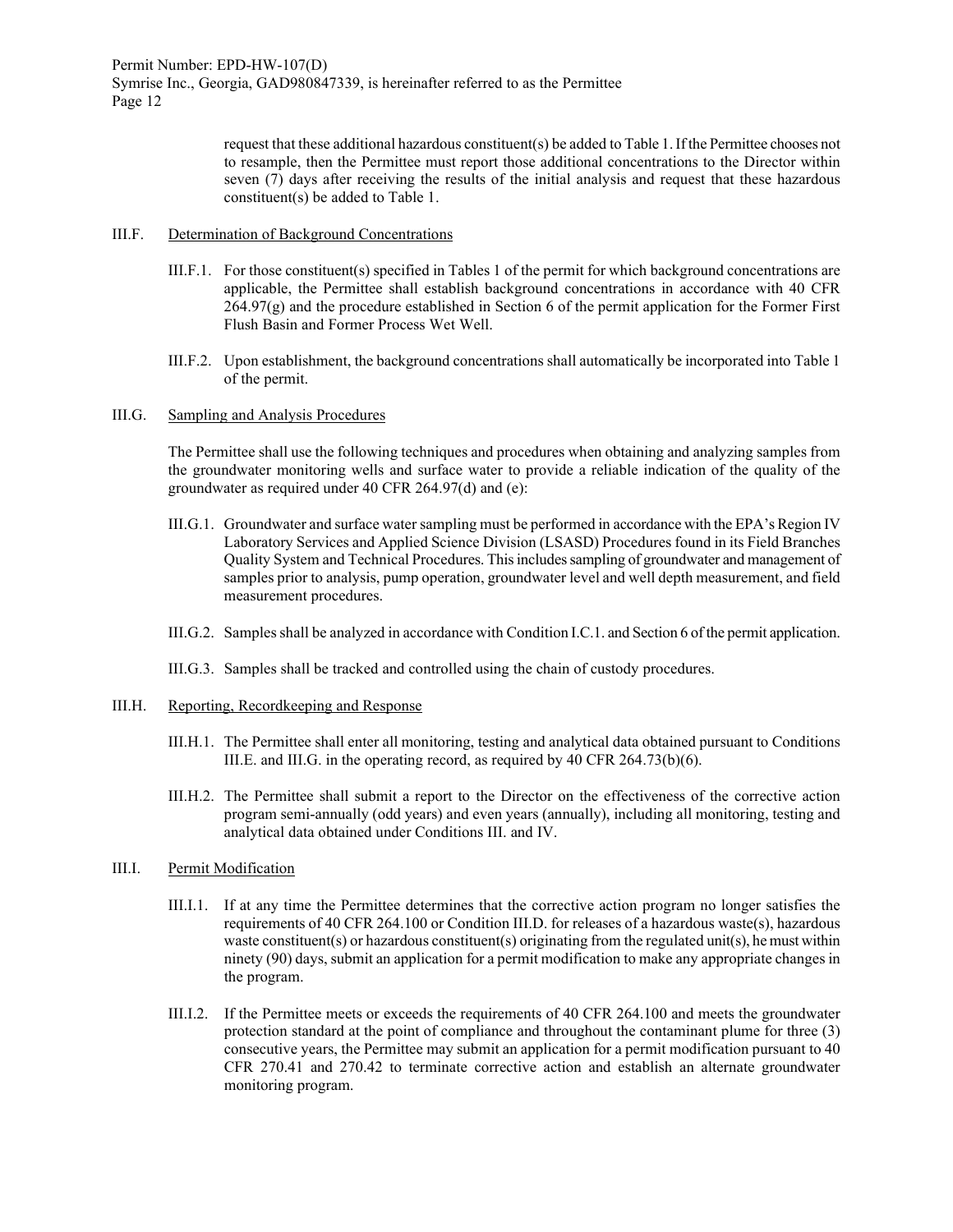## III.J. Duty of Permittee

III.J.1. The Permittee shall assure that groundwater monitoring and corrective action measures necessary to achieve compliance with 40 CFR 264.100 and the groundwater protection standard are taken during the compliance period.

## **IV. CORRECTIVE ACTION FOR SOLID WASTE MANAGEMENT UNITS AND AREAS OF CONCERN**

## IV.A. Applicability

- IV.A.1. The requirements of this Section apply to the determination of the need for and subsequent implementation of corrective action for releases from all solid waste management units (SWMUs) and areas of concern (AOCs) contained within the facility property boundary as required by 40 CFR 264.101(a), and those extending beyond the facility property boundary as required by 40 CFR 264.101(c) and Section §12-8-66(e) of the Georgia Hazardous Waste Management Act, as amended. The requirements of this Section apply specifically to the following SWMUs and AOCs:
	- a. The SWMUs and AOCs identified in Appendix A.l which require further investigation through a Verification Investigation and/or a RCRA Facility Investigation;
	- b. The SWMUs and AOCsidentified in Appendix A.2 which require no further investigation at this time;
	- c. The SWMUs identified in Appendix A.3 which are regulated units as defined by 40 CFR  $264.90(a)(2)$ ;
	- d. The SWMUs and AOCs identified in Appendix A.4 which require a verification investigation;
	- e. The SWMUs and AOCs identified in Appendix A.5 which require corrective action; and
	- f. Any additional SWMUs or AOCs discovered after the date of issuance of this permit due to groundwater monitoring, on-going field investigations, environmental audits, and other means.

## IV.B. Notification and Assessment Requirements for Newly Identified SWMUs and AOCs

- IV.B.1. Within fifteen (15) days of the Permittee's discovery of any SWMU's or AOCs under Condition IV.A.1.f., the Permittee shall notify the Director in writing of such discovery.
- IV.B.2. The Director shall notify the Permittee in writing of the discovery of any SWMUs or AOCs under Condition IV.A.1.f.
- IV.B.3. Within sixty (60) days of the Permittee's discovery pursuant to Condition IV.B.1. or within sixty (60) days of receipt of the Director's notification under Condition IV.B.2., the Permittee shall submit to the Director the following information for each SWMU or AOC:
	- a. Location on a topographic map of appropriate scale as required under 40 CFR 270.14(b)(19);
	- b. Designation of type and function of the unit;
	- c. General dimensions, capacities, and structural description [supply any available plan(s)/drawing(s)];
	- d. Dates that the unit was operated;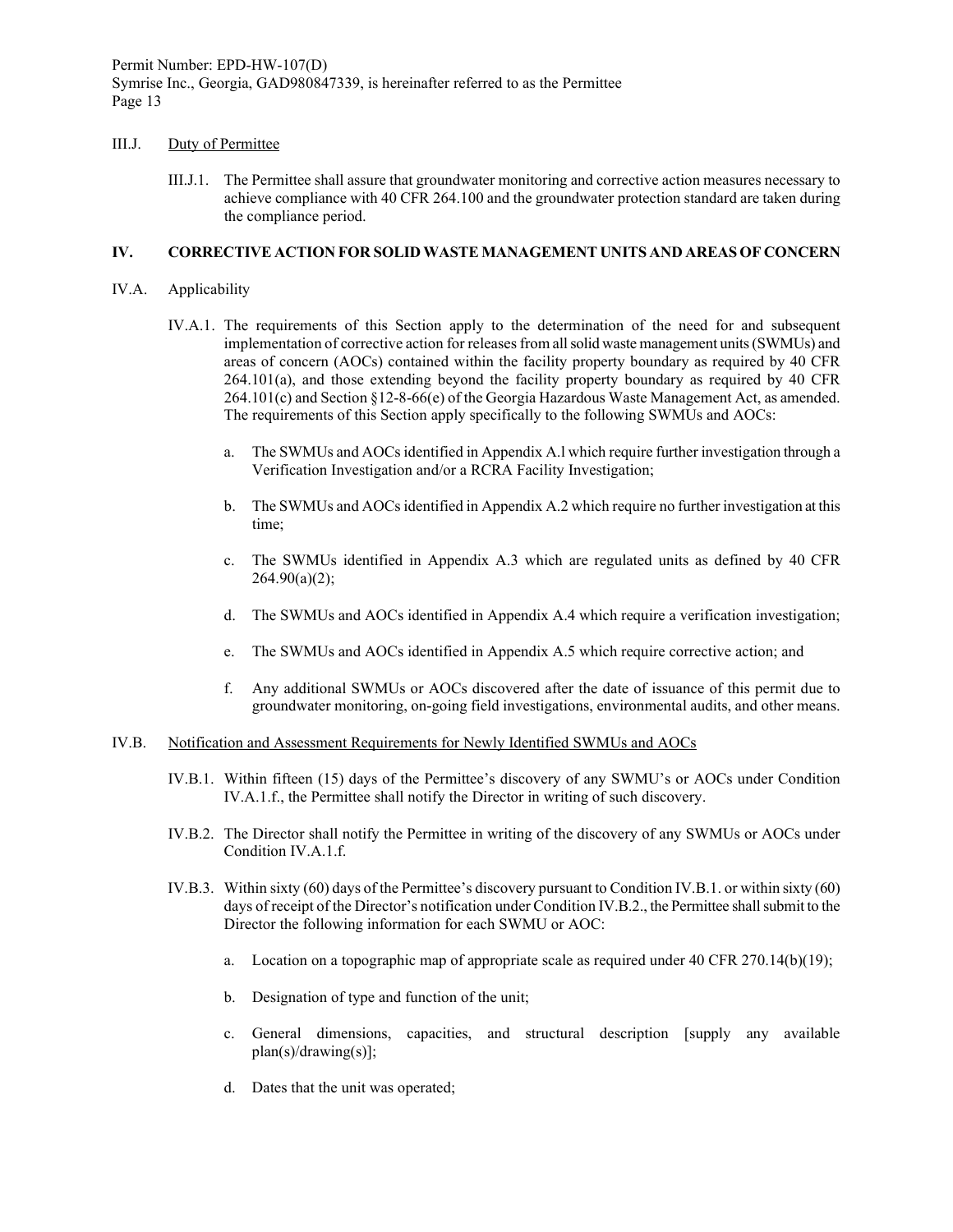- e. Specification of all wastes that have been managed at/in the SWMU or AOC to the extent available; and
- f. All available information pertaining to any release of hazardous waste(s), hazardous waste constituent(s) or hazardous constituent(s) to include groundwater data, soil analyses, air, and/or surface water data.
- IV.B.4. The Director shall review the information submitted pursuant to Condition IV.B.3. and notify the Permittee in writing as to the need for further investigation, interim measures and/or corrective action as required by Condition IV.D., IV.E, IV.F., or IV.G.

#### IV.C. Notification Requirements for Newly Discovered Releases at Previously Identified SWMUs and AOCs

- IV.C.1. Within thirty (30) days of the Permittee's discovery of a previously unidentified release(s) from any SWMU or AOC identified under Condition IV.A.1., the Permittee shall notify the Director in writing of such discovery.
- IV.C.2. The Director shall notify the Permittee in writing of the discovery of any previously unidentified release(s) from any SWMU or AOC previously discovered under Condition IV.A.1.
- IV.C.3. Within ninety (90) days of the date of the Permittee's discovery under Condition IV.C.1., or within ninety (90) days of the date of the Director's notification under Condition IV.C.2., the Permittee shall submit to the Director an RFI Workplan pursuant to Condition IV.F.

#### IV.D. Verification Investigation (VI)

- IV.D.1. The Director may require the Permittee to submit a VI Workplan for any SWMU or AOC discovered under Condition IV.A.1.f. in a schedule to be determined by the Director. The VI Workplan shall describe all actions necessary to verify the presence or absence of a release for any SWMU or AOC identified pursuant to Conditions IV.A. or IV.C. The VI Workplan shall include a schedule of implementation which includes intermediate milestones beginning with the Permittee's receipt of the Director's written approval of the VI Workplan continuing through submission of the VI Report required by Condition IV.D.3.
- IV.D.2. Upon receipt of the Director's written approval of the VI Workplan, the Permittee shall implement the Workplan in accordance with the schedule of implementation contained therein.
- IV.D.3. The Permittee shall submit a VI Report in accordance with the schedule of implementation contained within the approved VI Workplan. The VI Report shall describe all actions taken to verify the presence or absence of releases including all data collected during the VI. The Director shall review the VI Report and notify the Permittee in writing of the need for further investigation, interim measures and/or corrective action pursuant to Condition IV.E., IV.F. and/or IV.G, or of a finding of no further action required.

#### IV.E. Interim Measures

- IV.E.1. The Permittee may conduct interim measures to contain, remove or treat contamination resulting from releases from any SWMU or AOC as necessary to protect human health and the environment. Such interim measures may be conducted concurrently with any investigations required by this permit.
- IV.E.2. Within thirty (30) days of the Permittee's determination that interim measures are necessary, or within thirty (30) days of receipt of the Director's written notice that interim measures are necessary, the Permittee shall submit to the Director an Interim Measures (IM) Workplan. The IM Workplan shall describe all measures necessary to contain, remove or treat contamination resulting from releases from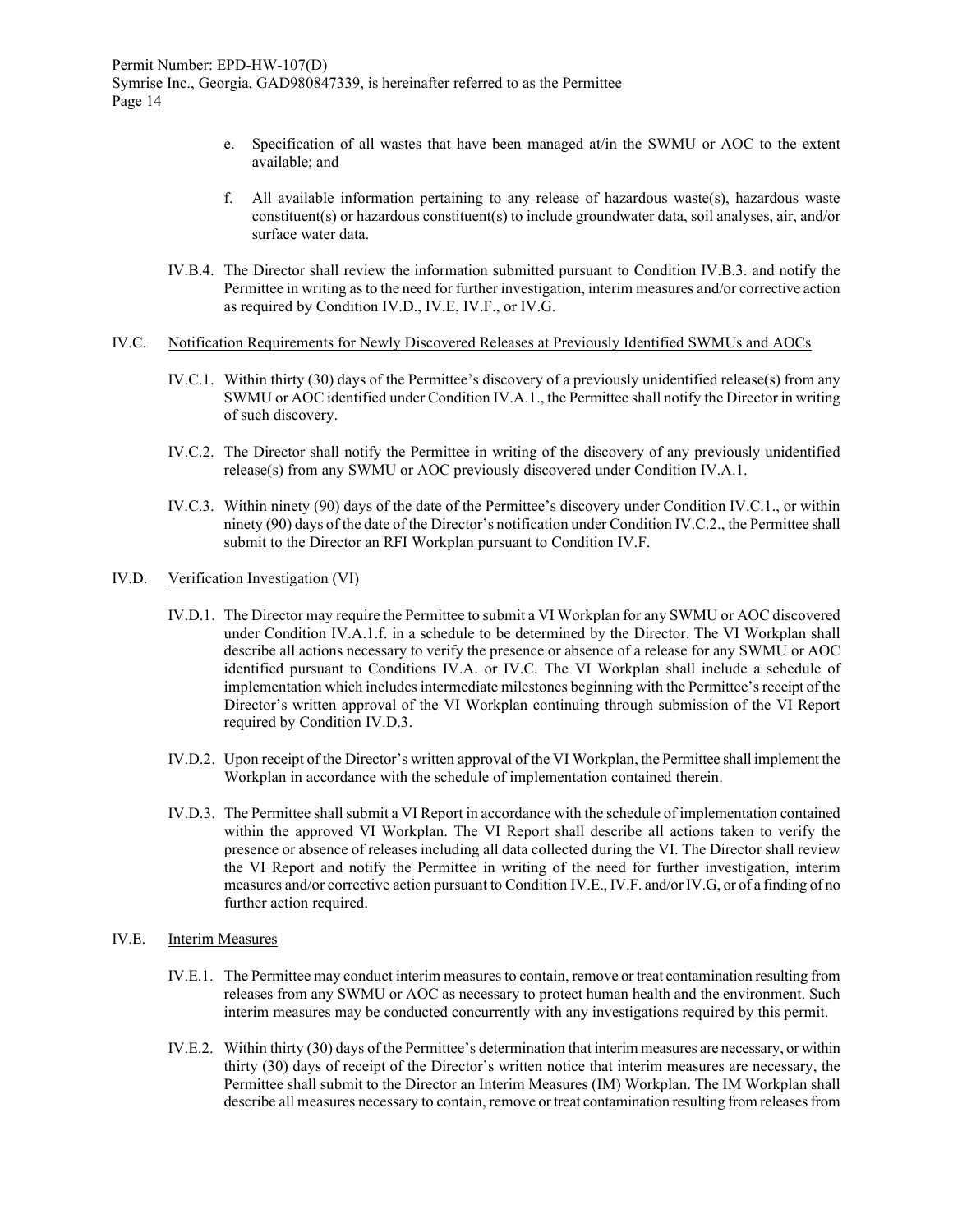any SWMU or AOC. The IM Workplan shall include a schedule of implementation which includes intermediate milestones beginning with the Permittee's receipt of the Director's written approval of the IM Workplan and continuing through submission of the IM Report required by Condition IV.E.5.

- IV.E.3. Upon receipt of the Director's written approval of the IM Workplan, the Permittee shall implement the Workplan in accordance with the schedule of implementation contained therein.
- IV.E.4. The Permittee shall provide written notice to the Director as soon as possible of any planned changes, reductions or additions to the interim measures described in the IM Workplan.
- IV.E.5. The Permittee shall submit an IM Report in accordance with the schedule of implementation contained in the approved IM Workplan. The IM Report shall describe all interim measures taken to contain, remove or treat contamination resulting from releases from any SWMU or AOC. The IM Report shall also provide a summary of all data or other information obtained during implementation of the IM Workplan and a summary of the effectiveness of the interim measures in achieving the objective of Condition IV.G.

#### IV.F. RCRA Facility Investigation (RFI)

- IV.F.1. Within ninety (90) days of the date of receipt of the Director's written notice pursuant to Condition IV.B.4., IV.C.2. and/or IV.D.3., or within ninety (90) days of the date of the Permittee's discovery under Condition IV.C.1., the Permittee shall submit to the Director a RCRA Facility Investigation (RFI) Workplan.
- IV.F.2. The RFI Workplan shall provide a description of the specific actions necessary to determine the nature and extent of releases from any SWMU and AOC identified by Condition IV.A., IV.B., IV.C. and IV.D., including potential migration pathways for those releases (e.g. air, land, surface water, and groundwater), actual or potential receptors and applicable background concentrations. The Permittee must provide sufficient justification that migration through a potential pathway is not likely if a potential migration pathway associated with a release is not included in the Workplan. Such deletions are subject to the approval of the Director.
- IV.F.3. The RFI Workplan shall include a schedule of implementation which includes intermediate milestones beginning with the Respondent's receipt of the Director's written approval of the RFI Workplan and continuing through submission of the RFI Report required by Condition IV.F.4. Upon approval by the Director, the Permittee shall implement the RFI Workplan in accordance with the schedule contained in the approved Workplan.
- IV.F.4. The Permittee shall submit an RFI Report in accordance with the schedule of implementation contained in the approved RFI Workplan. The Report shall provide a summary of all activities undertaken during the RFI to implement the approved Workplan. The Report shall provide a complete description of the full nature and extent of all releases identified during the RFI including sources, migration pathways, actual or potential receptors and applicable background concentrations. The RFI Report shall address all releases which extend beyond the facility property boundary unless the Permittee demonstrates to the Director's satisfaction that, despite the Permittee's best efforts, the Permittee was unable to obtain permission to undertake actions required by the Workplan, or such action is not necessary to protect public health or the environment.
- IV.F.5. The Director shall review the RFI Report required under Condition IV.F.4. and notify the Permittee in writing of the need for further investigation and/or corrective action as required by Condition IV.G. and 40 CFR 264.101(a) and 264.101(c).
- IV.F.6. Within ninety (90) days of Permittee's receipt of Director's written notice for further investigation referenced in Condition IV.F.5., the Permittee shall submit an addendum to the RFI Workplan to the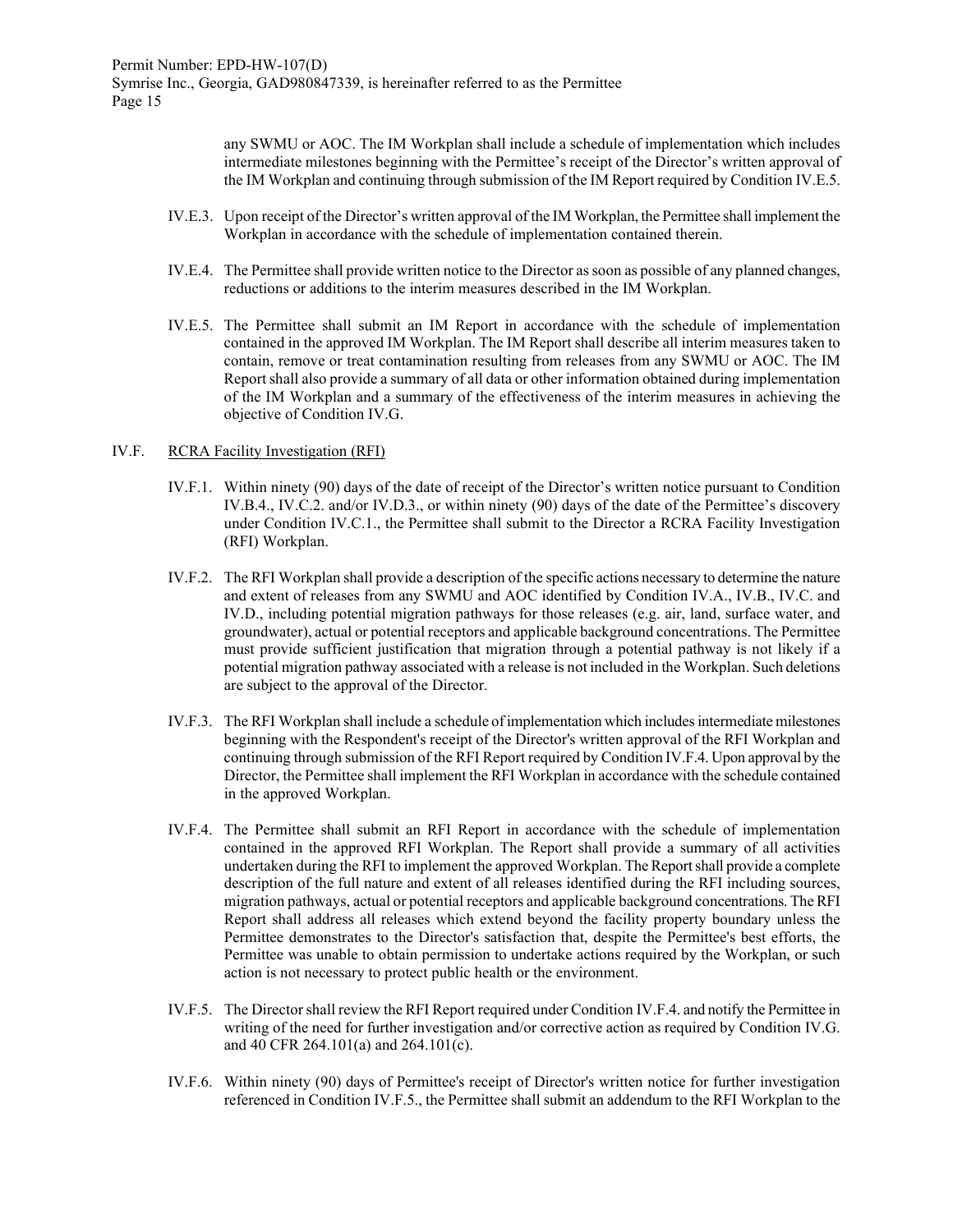> Director. The addendum shall provide a description of investigation activities that will be conducted to further define the nature and extent of releases from any SWMU.

## IV.G. Corrective Action Program

- IV.G.1. Within ninety (90) days of the Permittee's receipt of the Director's written notice for corrective action referenced in Condition IV.F.5., the Permittee shall submit a Corrective Action Plan (CAP) to the Director. The CAP shall provide a description of the corrective measures to be taken with regard to releases from any SWMUs and AOCs identified in Condition IV.F.1. The CAP shall be submitted as a request for permit modification in accordance with 40 CFR 270.41 and 270.42.
- IV.G.2. The CAP shall include a schedule of implementation with intermediate milestones beginning with the issuance of the permit modification requested pursuant to Condition IV.G.1. and continuing through the post-closure period.
- IV.G.3. The CAP shall include a demonstration of financial responsibility conforming to Condition I.F.3.
- IV.G.4. The Permittee shall conduct corrective action at any SWMU and/or AOC referenced in Condition IV.F.5. in accordance with the CAP(s) listed in Appendix A-5 of this permit.
- IV.G.5. The Permittee shall identify media remediation levels for corrective action based upon the Georgia EPD Guidance for Selecting Media Remediation Levels at RCRA SWMUs.
- IV.G.6. The Permittee shall conduct a corrective action program as to remove or treat in place any hazardous waste(s), hazardous waste constituent(s), or hazardous constituent(s) that have been released to groundwater, surface water and/or soils that exceed the remediation levels identified per Condition IV.G.4.
	- a. Within the facility property boundary; and
	- b. Beyond the facility property boundary, unless the Permittee can demonstrate to the satisfaction of the Director that:
		- i despite the Permittee's best efforts, the Permittee was unable to obtain the necessary permission to undertake such action; or
		- ii such action is not necessary for the protection of human health or the environment.
- IV.G.7. The Permittee is not relieved of all responsibility to clean up a release that has migrated beyond the facility's boundary where off-site access is denied.
- IV.G.8. The Permittee shall ensure that the corrective action program(s) listed in Section 6 of the permit application function as designed and planned.
- IV.G.9. The corrective action must be conducted in such a manner as to preclude contaminant migration offsite.
- IV.G.10.The corrective action must be conducted in such a manner as to mitigate the release of any hazardous waste(s), hazardous waste constituent(s), or hazardous constituent(s) to the environment.
- IV.G.11.The Permittee shall treat, store, and dispose of all contaminated groundwater, surface water, sediments, and soil materials in accordance with all applicable federal, state and local laws.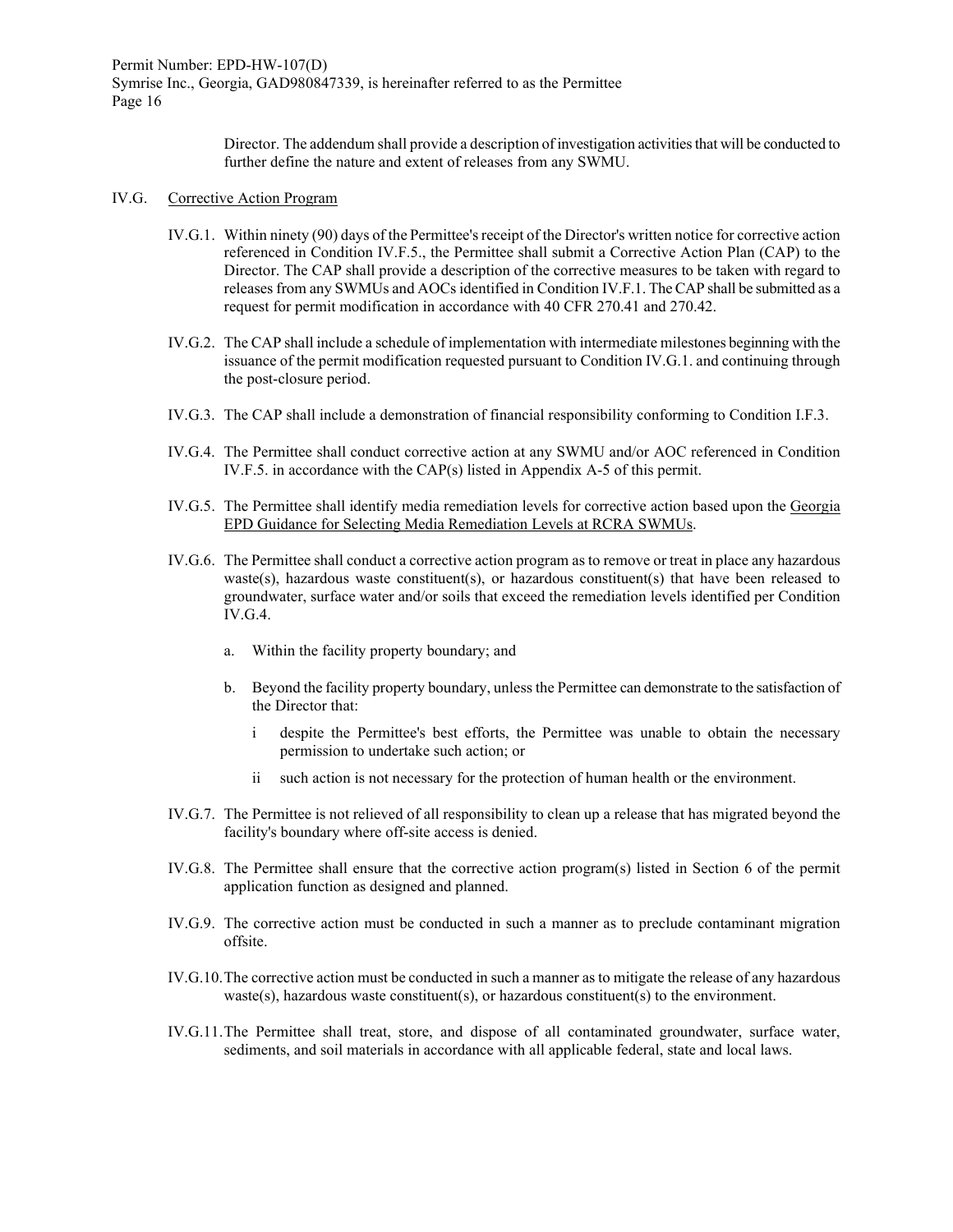#### IV.H. Schedule of Compliance

- IV.H.1. All plans and reports required by this Section are subject to the approval of the Director prior to implementation. The Permittee shall revise all submittals as specified by the Director.
- IV.H.2. For any schedule of implementation required by this Section, if the time required to complete any activity is more than one year, the schedule shall specify interim dates for the submission of reports of progress towards satisfaction of the interim requirements.
- IV.H.3. Extensions of the due date for the submittal of any plan or report may be granted by the Director based on the Permittee's demonstration that sufficient justification for the extension exists. Extensions of over thirty (30) days must be requested in writing.
- IV.H.4. Upon approval by the Director, all plans and reports shall be enforceable as conditions of this permit.
- IV.H.5. If at any time the Permittee determines that any plan or report required under this Section no longer satisfies the requirements of this permit or 40 CFR 264.101, the Permittee must submit an amended plan or report to the Director within thirty (30) days of such determination.
- IV.H.6. If at any time the Director determines that any plan or report required under this Section no longer satisfies the requirements of this permit or 40 CFR 264.101, the Director will so notify the Permittee in writing and request that an amended plan or report be submitted in accordance with a schedule to be specified.

## IV.I. Permit Modification

- IV.I.1. If required to develop a corrective action plan under Condition IV.G., the Permittee shall apply for a permit modification pursuant to 40 CFR 270.42 to incorporate the plan into the permit.
- IV.I.2. If at any time the Permittee determines that the corrective action plan(s) no longer satisfies the requirements of 40 CFR 264.101 or Condition IV.G. for releases of hazardous constituent(s) originating from a SWMU or AOC, the Permittee must within ninety (90) days, submit an application for a permit modification to make any appropriate changes in the plan(s).
- IV.I.3. If the Permittee meets or exceeds the requirements of 40 CFR 264.101 and Condition IV.G.5. for three consecutive years for any SWMU or AOC, the Permittee may submit an application for permit modification pursuant to 40 CFR 270.42 to the Director to discontinue the active portion of the corrective action plan(s) and to establish an alternate groundwater monitoring program for that unit(s).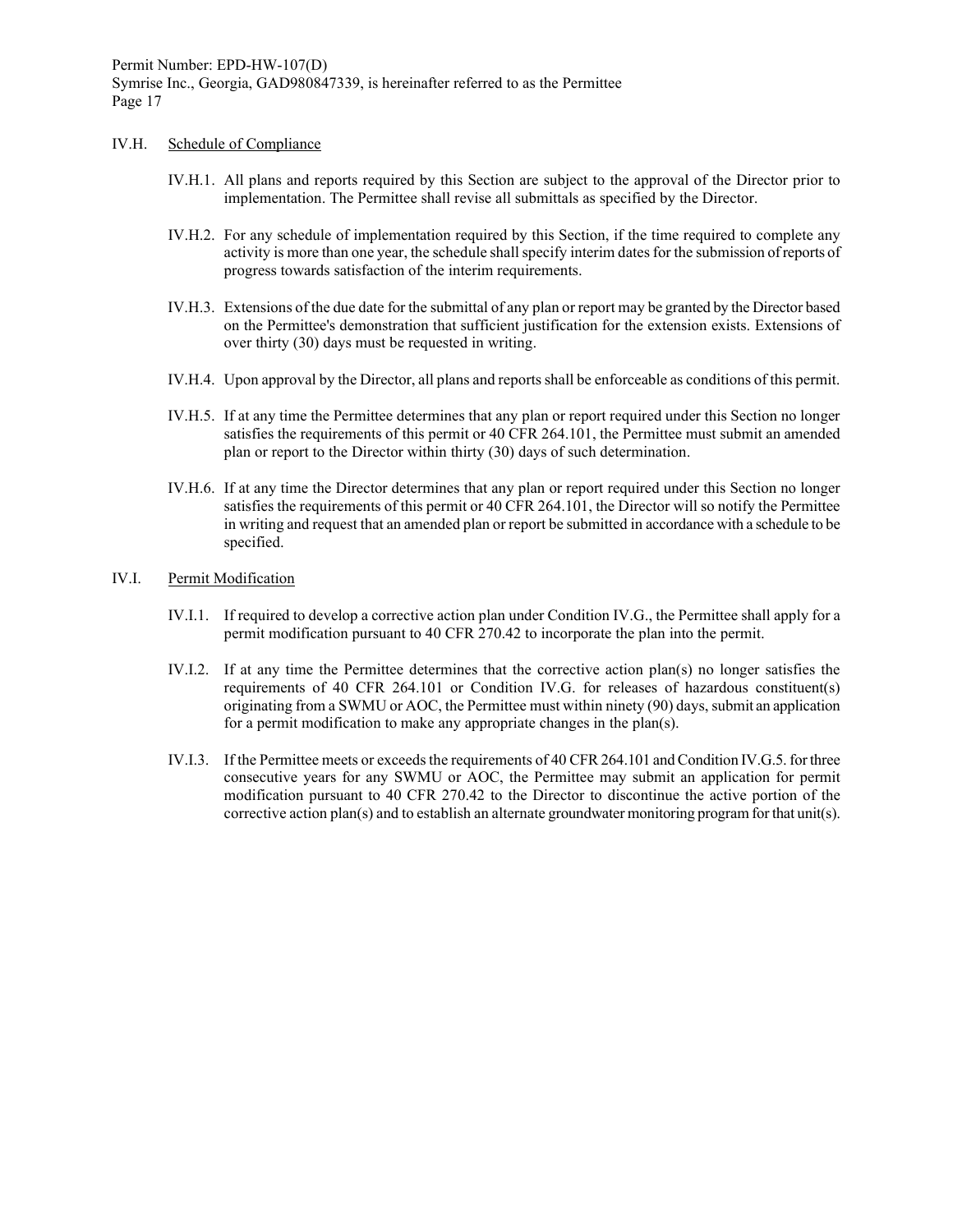#### **TABLE 1. GROUNDWATER PROTECTION STANDARD Former First Flush Basin, Former Process Wet Well**

| <b>HAZARDOUS CONSTITUENT(S)</b> | CONCENTRATION LIMIT (mg/l) |
|---------------------------------|----------------------------|
| 1, 2-dibromoethane              | Background*                |
| 1,1-dichloroethene              | Background*                |
| 2-hexanone                      | Background*                |
| Acetone                         | Background*                |
| Benzene                         | Background*                |
| Bromomethane                    | Background*                |
| Carbon disulfide                | Background*                |
| Cis-1,2-dichloroethylene        | Background*                |
| Chlorobenzene                   | Background*                |
| Chloroethane                    | Background*                |
| Chloroform                      | Background*                |
| Chloromethane                   | Background*                |
| Cumene                          | Background*                |
| Ethylbenzene                    | Background*                |
| p-isopropyl toluene             | Background*                |
| Methyl Cyclohexane              | Background*                |
| Methylene Chloride              | Background*                |
| Methyl ethyl ketone             | Background*                |
| Methyl isobutyl ketone          | Background*                |
| Naphthalene                     | Background*                |
| Styrene                         | Background*                |
| Tetrachloroethylene             | Background*                |
| Trans-1,2-dichloroethylene      | Background*                |
| Trichloroethylene               | Background*                |
| Toluene                         | Background*                |
| Vinyl Chloride                  | Background*                |
| Xylenes $(m, p, and o)$         | Background*                |
|                                 |                            |

One groundwater well will be sampled for the full Appendix IX Volatile Organic Compounds (VOCs) analytical suite in accordance with III.E.6 and Section 6.3 of the permit application.

\* Determined according to procedures specified in Condition III.F.